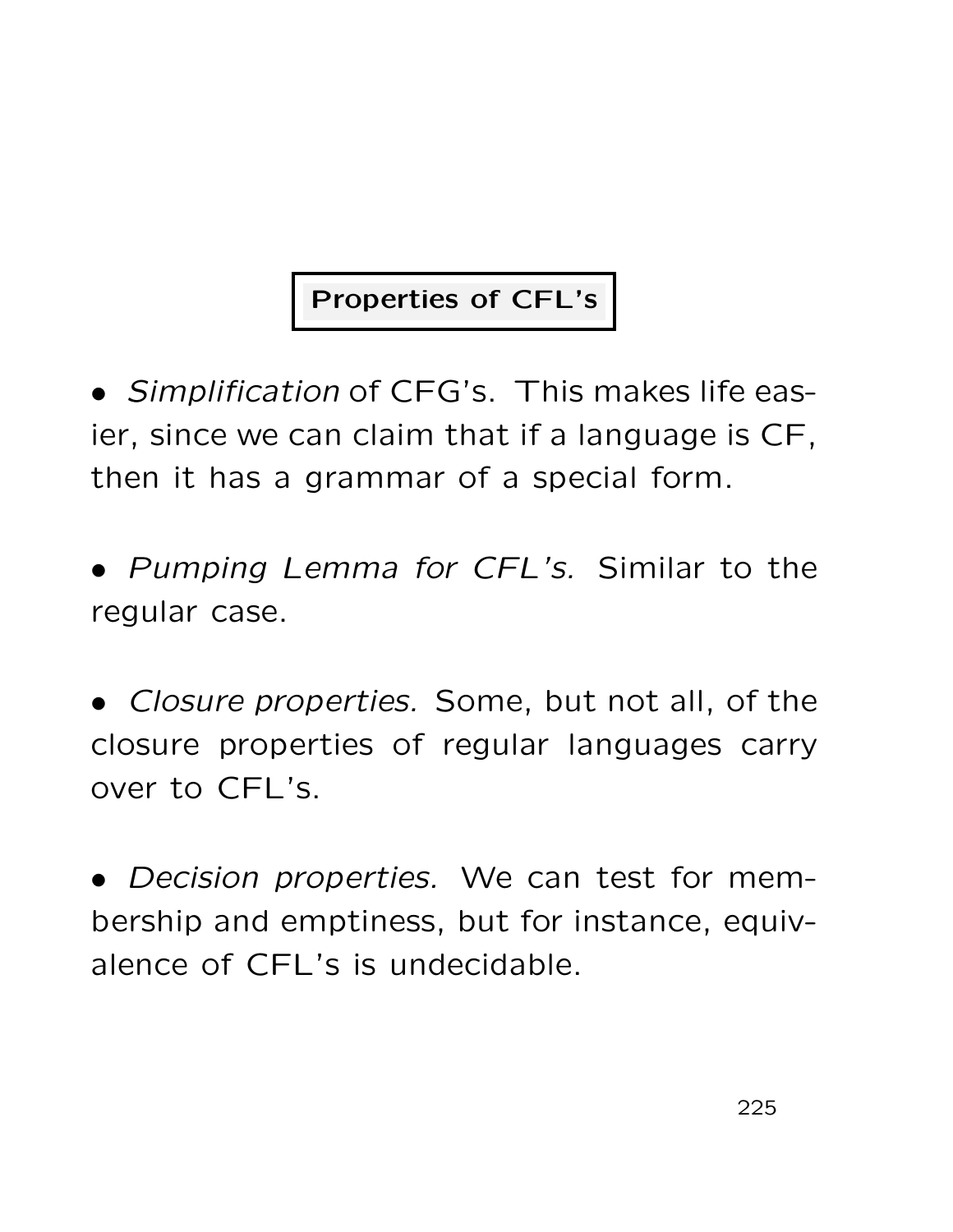#### Chomsky Normal Form

We want to show that every CFL (without  $\epsilon$ ) is generated by a CFG where all productions are of the form

 $A \rightarrow BC$ , or  $A \rightarrow a$ 

where  $A, B$ , and  $C$  are variables, and  $a$  is a terminal. This is called CNF, and to get there we have to

- 1. Eliminate useless symbols, those that do not appear in any derivation  $S$  $\stackrel{*}{\Rightarrow} w$ , for start symbol  $S$  and terminal  $w$ .
- 2. Eliminate  $\epsilon$ -productions, that is, productions of the form  $A \rightarrow \epsilon$ .
- 3. Eliminate unit productions, that is, productions of the form  $A \rightarrow B$ , where A and B are variables.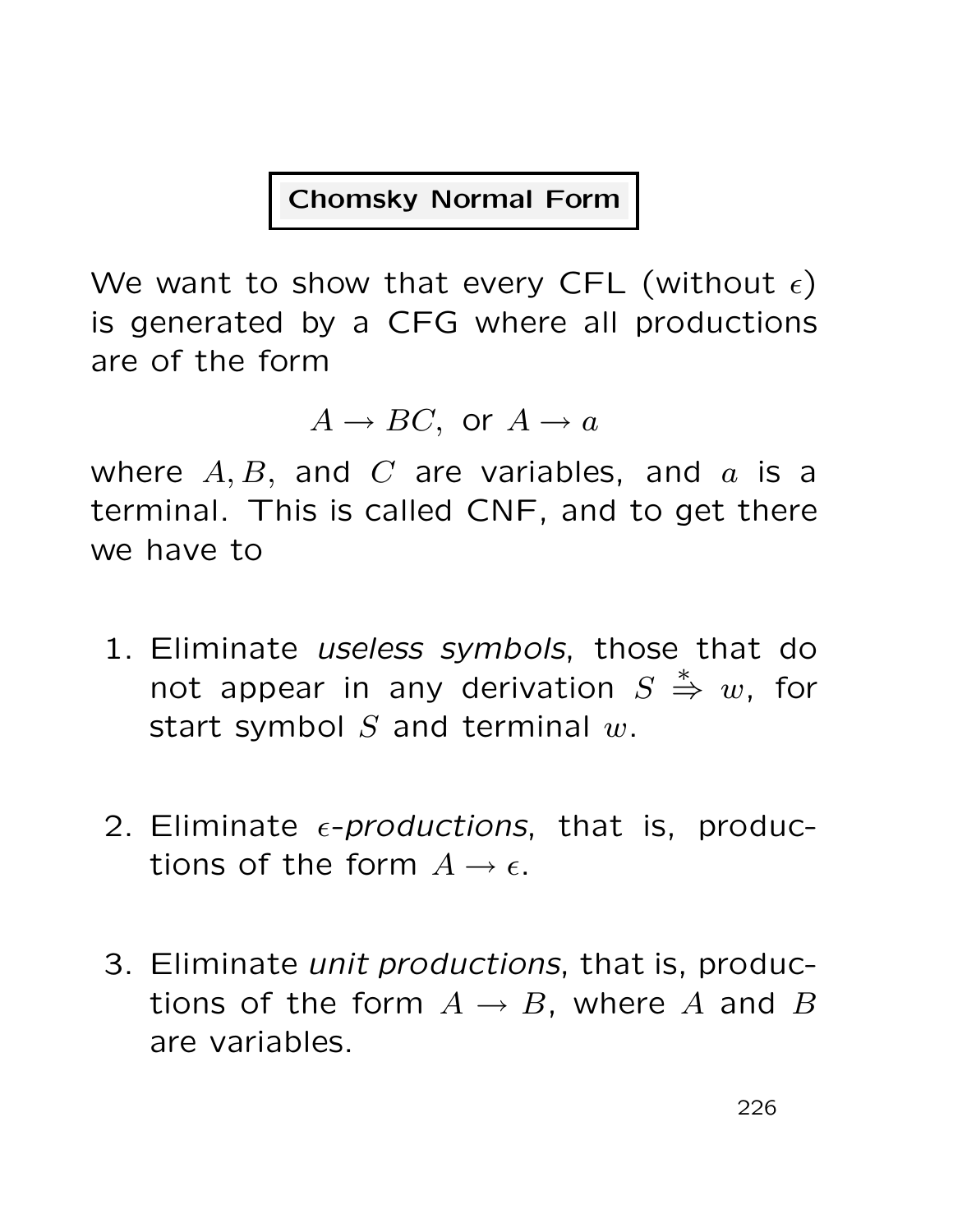#### Eliminating Useless Symbols

• A symbol X is useful for a grammar  $G =$  $(V, T, P, S)$ , if there is a derivation

$$
S \stackrel{*}{\Rightarrow} \alpha X \beta \stackrel{*}{\Rightarrow} w
$$

for a teminal string  $w$ . Symbols that are not useful are called useless.

• A symbol X is generating if  $X \stackrel{*}{\Rightarrow}$ G  $w$ , for some  $w \in T^*$ 

• A symbol X is reachable if  $S \stackrel{*}{\Rightarrow}$ G  $\alpha X\beta$ , for some  $\{\alpha,\beta\}\subseteq (V\cup T)^*$ 

It turns out that if we eliminate non-generating symbols first, and then non-reachable ones, we will be left with only useful symbols.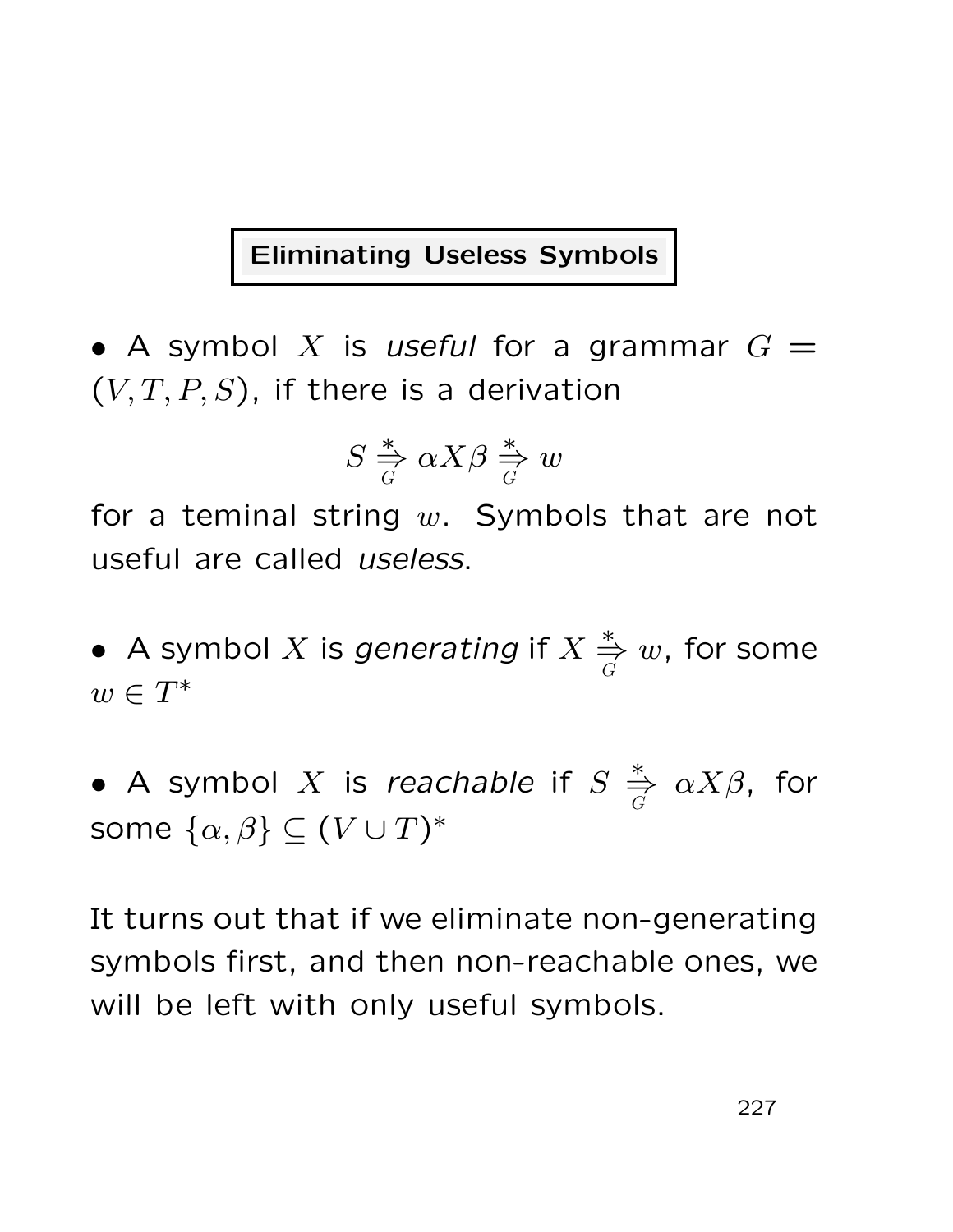Example: Let  $G$  be

$$
S \to AB|a, A \to b
$$

S and A are generating,  $B$  is not. If we eliminate B we have to eliminate  $S \to AB$ , leaving the grammar

 $S \to a, A \to b$ 

Now only  $S$  is reachable. Eliminating  $A$  and  $b$ leaves us with

 $S \to a$ 

with language  $\{a\}$ .

OTH, if we eliminate non-reachable symbols first, we find that all symbols are reachable. From

$$
S \to AB|a, A \to b
$$

we then eliminate  $B$  as non-generating, and are left with

$$
S \to a, \ A \to b
$$

that still contains useless symbols

228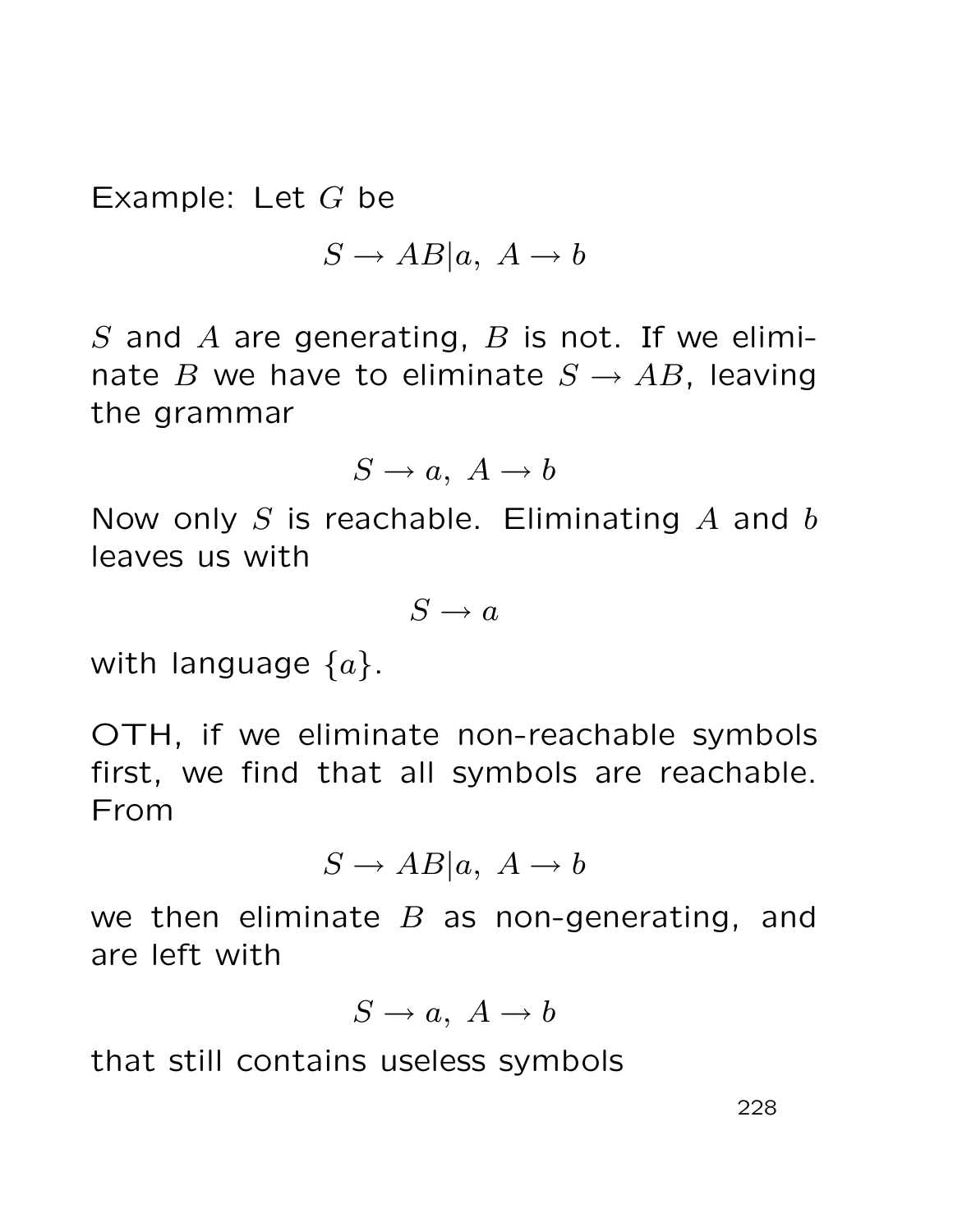**Theorem 7.2:** Let  $G = (V, T, P, S)$  be a CFG such that  $L(G) \neq \emptyset$ . Let  $G_1 = (V_1, T_1, P_1, S)$ be the grammar obtained by

- 1. Eliminating all nongenerating symbols and the productions they occur in. Let the new grammar be  $G_2 = (V_2, T_2, P_2, S)$ .
- 2. Eliminate from  $G_2$  all nonreachable symbols and the productions they occur in.

The  $G_1$  has no useless symbols, and  $L(G_1) = L(G)$ .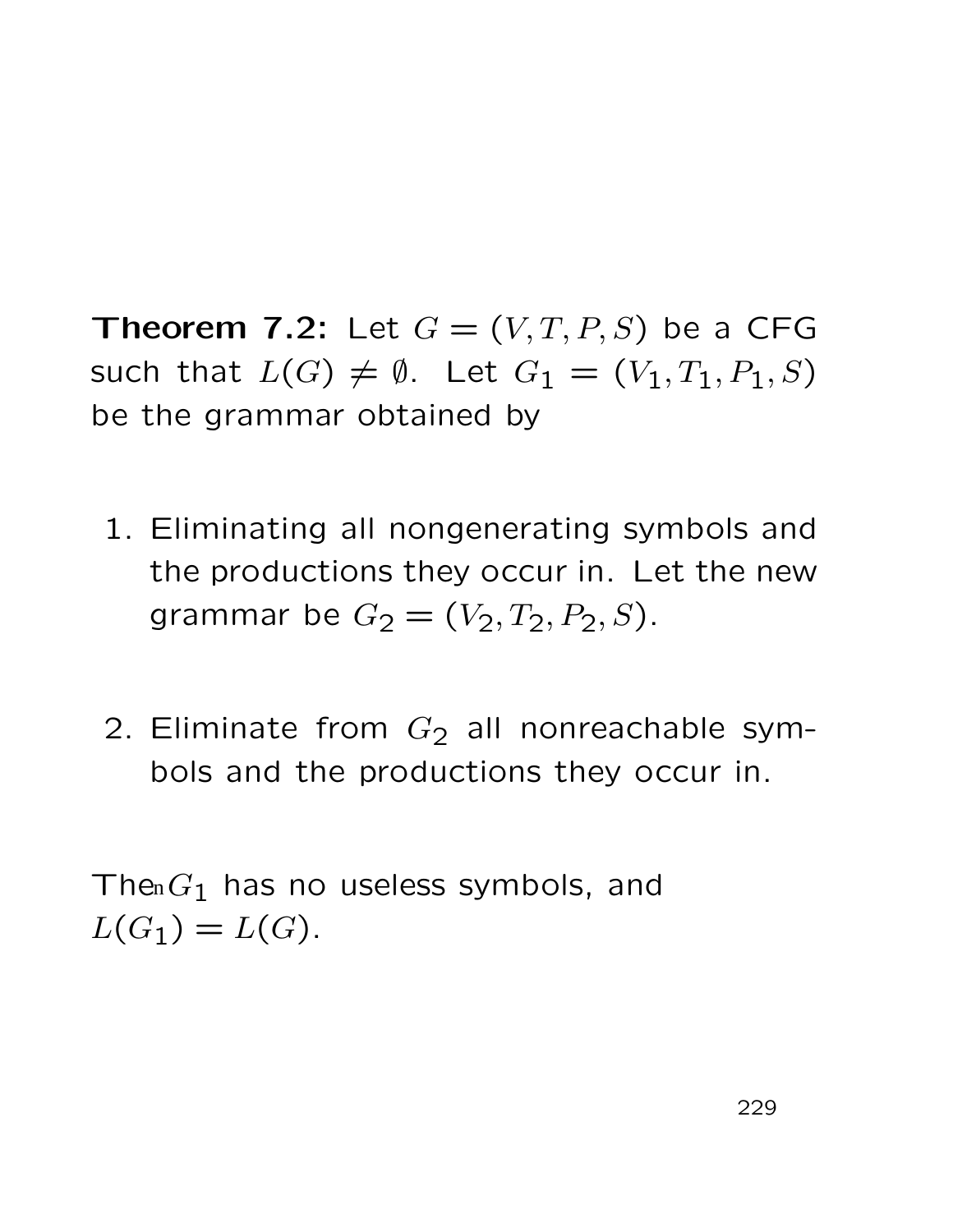## **Proof:** We first prove that  $G_1$  has no useless symbols:

Let X remain in  $V_1 \cup T_1$ . Thus  $X \stackrel{*}{\Rightarrow} w$  in  $G$ , for some  $w \in T^*$ . Moreover, every symbol used in this derivation is also generating. Thus  $X$ ∗ ⇒ w in  $G_2$  also. But this is not enough!

Since X was not eliminated in step 2, there are  $\alpha$  and  $\beta$ , such that  $S$  $\stackrel{*}{\Rightarrow} \alpha X \beta$  in  $G_2$ . Furthermore, every symbol used in this derivation is also reachable, so  $S$  $\stackrel{*}{\Rightarrow} \alpha X \beta$  in  $G_1$ .

Now every symbol in  $\alpha X\beta$  is reachable and in  $V_2 \cup T_2 \supset V_1 \cup T_1$ , so each of them is generating in  $G_2$ .

The terminal derivation  $\alpha X\beta \overset{*}{\Rightarrow} xwy$  in  $G_2$  involves only symbols that are reachable from  $S$ , because they are reached from symbols in  $\alpha X\beta$ . Thus the terminal derivation is also a derviation in  $G_1$ , i.e., 2 also. But this is not enough!<br>
a X was not eliminated in st<br>
d β, such that  $S \stackrel{*}{\Rightarrow} \alpha X \beta$  in<br>
i, every symbol used in th<br>
reachable, so  $S \stackrel{*}{\Rightarrow} \alpha X \beta$  in α<br>
every symbol in  $\alpha X \beta$  is re<br>  $T_2 \supseteq V_1 \cup T_1$ , so ea

$$
S \xrightarrow{*} \alpha X \beta \xrightarrow{*} x w y
$$

in  $G_1$ .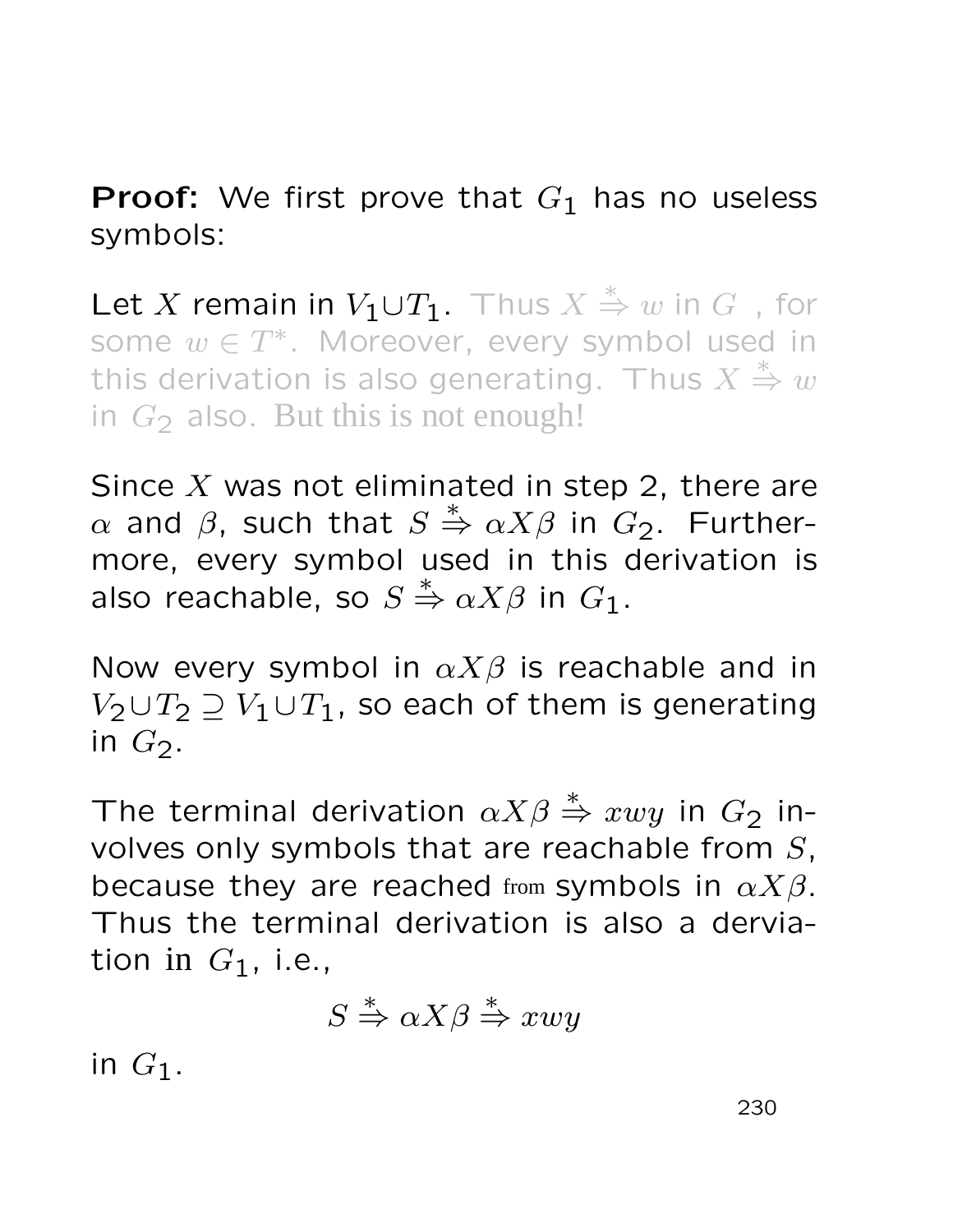We then show that  $L(G_1) = L(G)$ .

Since  $P_1 \subseteq P$ , we have  $L(G_1) \subseteq L(G)$ .

Then, let  $w \in L(G)$ . Thus  $S \stackrel{*}{\Rightarrow}$  $\mathcal G$  $w$ . Each symbol is this derivation is evidently both reachable and generating, so this is also a derivation of  $G_1$ .

Thus  $w \in L(G_1)$ .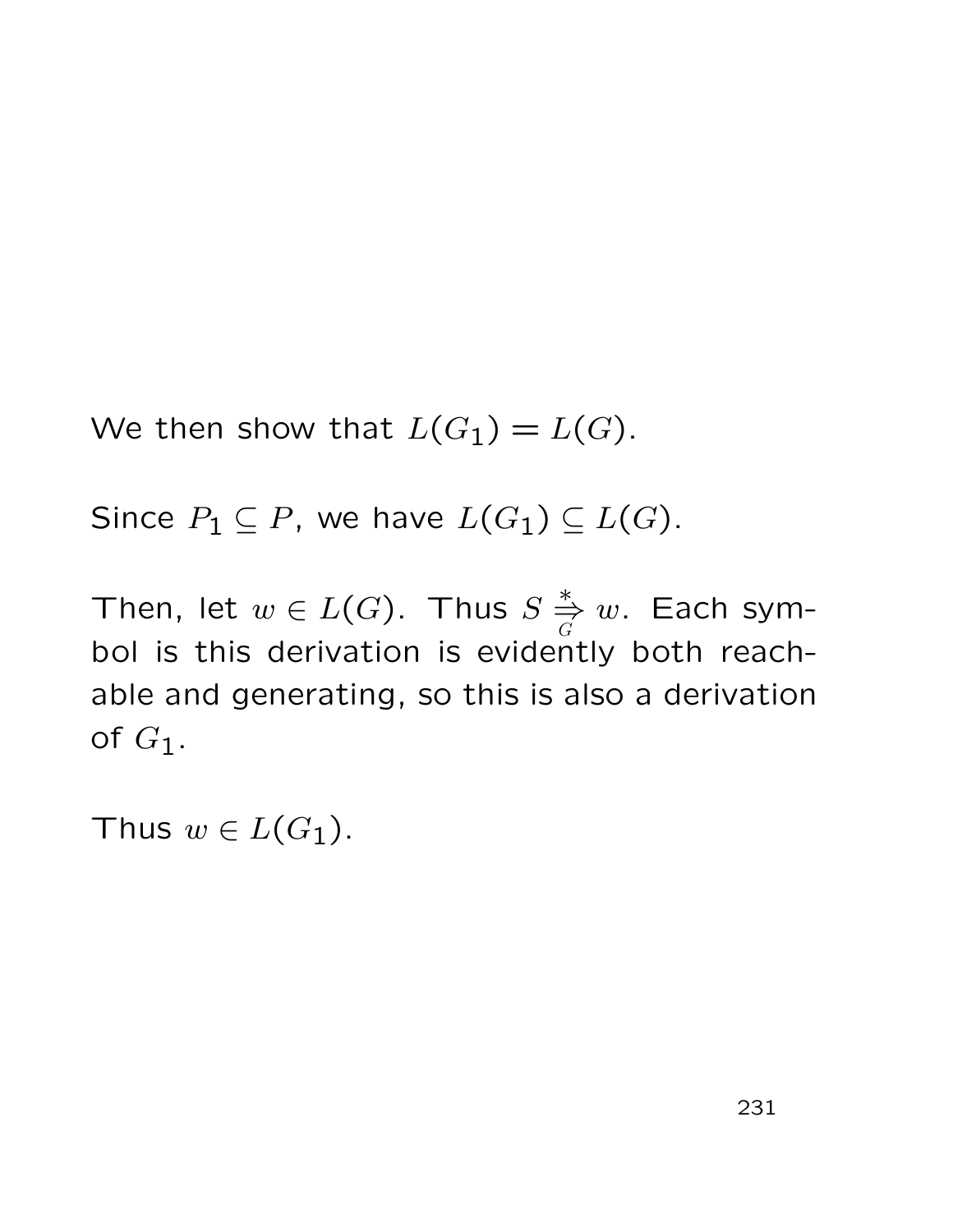We have to give algorithms to compute the generating and reachable symbols of  $G = (V, T, P, S)$ .

The generating symbols  $g(G)$  are computed by the following closure algorithm:

**Basis:**  $q(G) == T$ 

Induction: If  $\alpha \in {g(G)}^*$  and  $X \rightarrow \alpha \in P,$  then  $g(G) == g(G) \cup \{X\}.$ 

Example: Let G be  $S \to AB|a, A \to b$ 

Then first  $g(G) == \{a, b\}$ .

Since  $S \to a$  we put S in  $g(G)$ , and because  $A \rightarrow b$  we add A also, and that's it.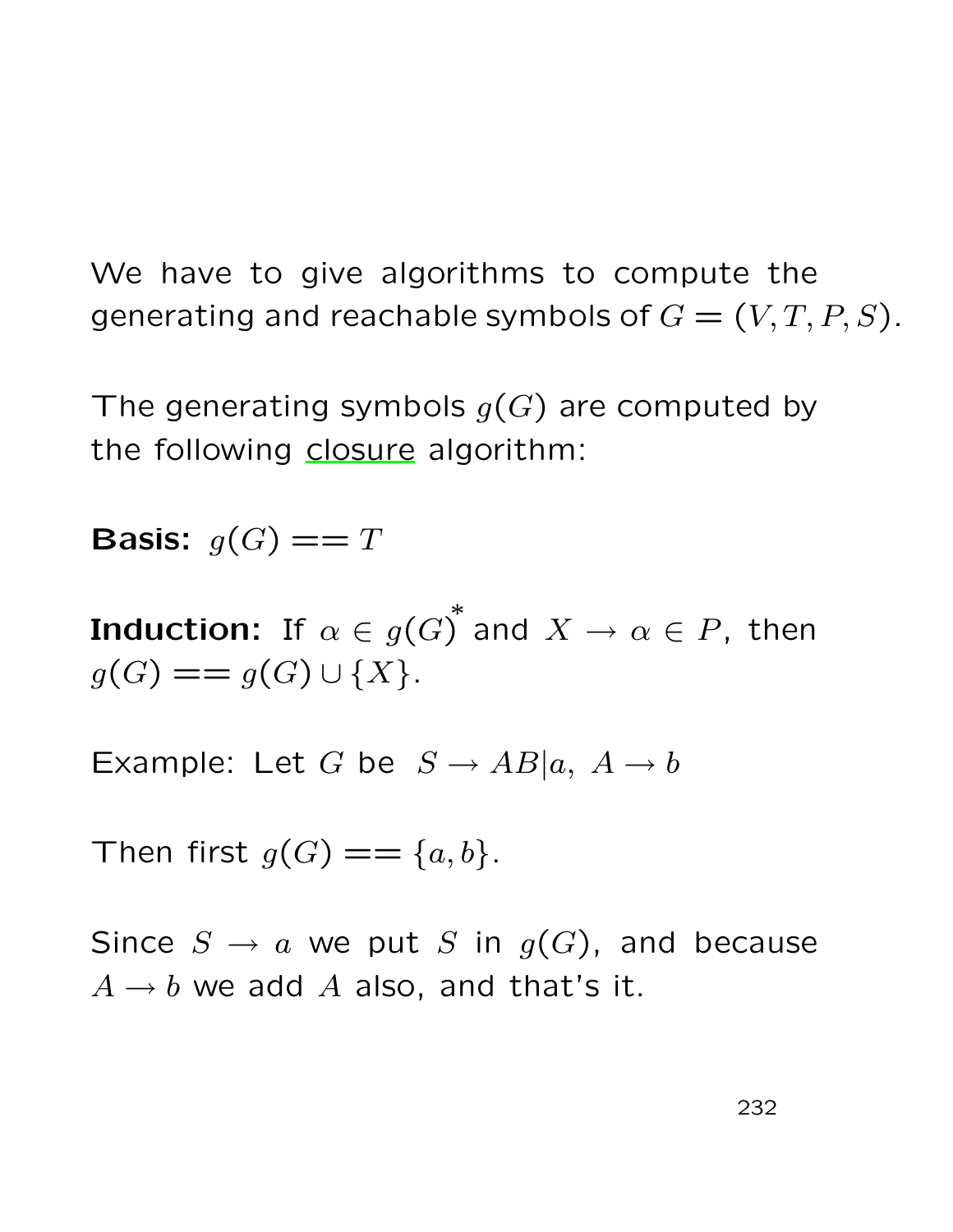**Theorem 7.4:** At saturation,  $g(G)$  contains all and only the generating symbols of  $G$ .

#### Proof:

We'll show in class by an induction on the stage in which a symbol X is added to  $g(G)$ that  $X$  is indeed generating.

Then, suppose that  $X$  is generating. Thus  $\overline{X}$ ∗ ⇒ G w, for some  $w \in T^*$ . We prove by induction on this derivation that  $X \in g(G)$ .

**Basis:** Zero Steps. Then  $X$  is added in the basis of the closure algo.

**Induction:** The derivation takes  $n > 0$  steps. Let the first production used be  $X \to \alpha$ . Then

$$
X \Rightarrow \alpha \stackrel{*}{\Rightarrow} w
$$

and  $\alpha$  $\stackrel{*}{\Rightarrow} w$  in less than  $n$  steps and by the IH  $\alpha \in g(G)^*$ . From the inductive part of the algo it follows that  $X \in g(G)$ .

233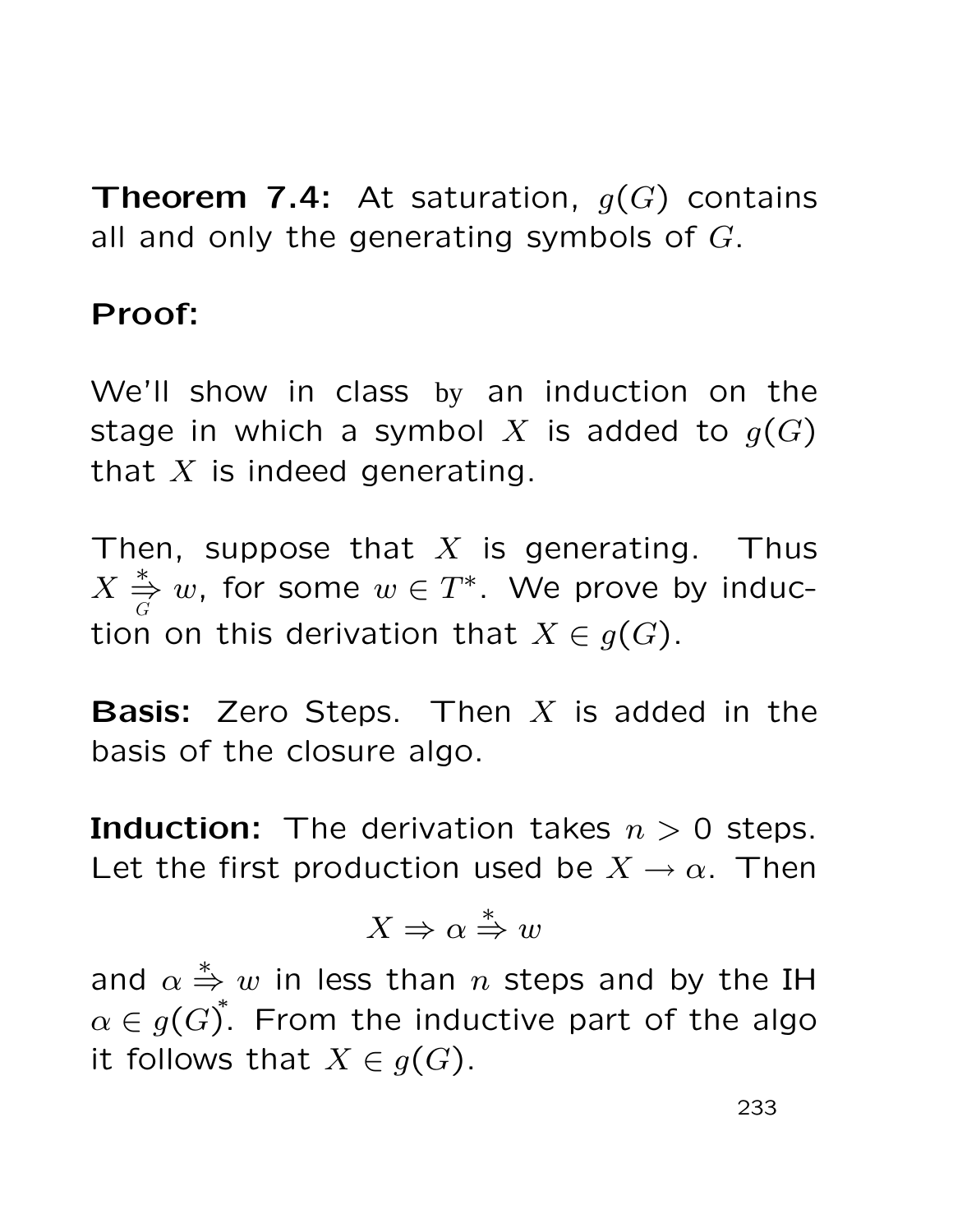The set of reachable symbols  $r(G)$  of  $G =$  $(V, T, P, S)$  is computed by the following closure algorithm:

**Basis:**  $r(G) == \{S\}$ .

**Induction:** If variable  $A \in r(G)$  and  $A \to \alpha \in P$ then add all symbols in  $\alpha$  to  $r(G)$ 

Example: Let G be  $S \to AB|a, A \to b$ 

Then first  $r(G) == \{S\}$ .

Based on the first production we add  $\{A, B, a\}$ to  $r(G)$ .

Based on the second production we add  $\{b\}$  to  $r(G)$  and that's it.

**Theorem 7.6:** At saturation,  $r(G)$  contains all and only the reachable symbols of  $G$ .

Proof: Homework.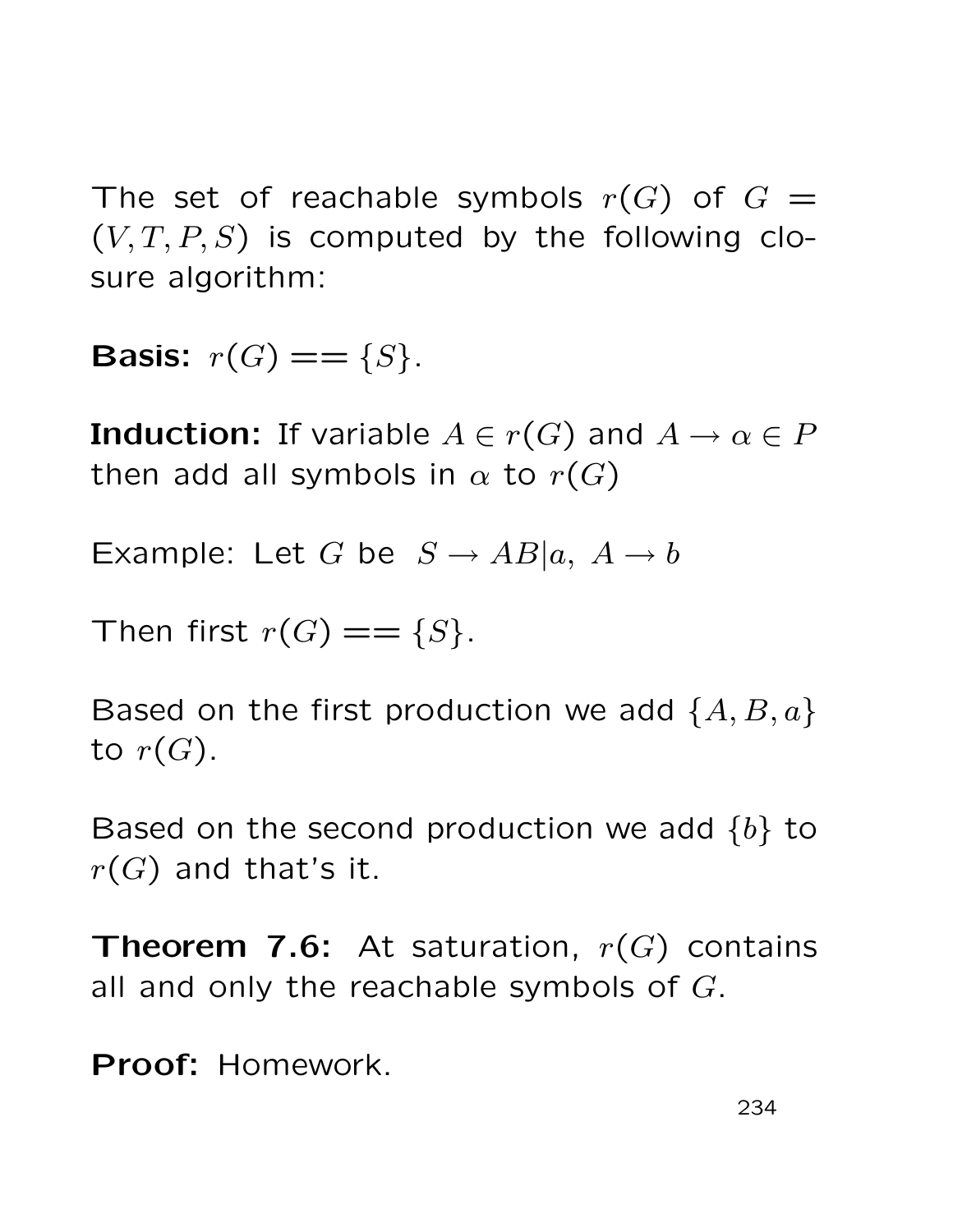#### Eliminating  $\epsilon$ -Productions

We shall prove that if L is CF, then  $L \setminus \{\epsilon\}$  has a grammar without  $\epsilon$ -productions.

Variable  $A$  is said to be *nullable* if  $A$  $\xrightarrow{\ast}$  ∈.

Let A be nullable. We'll then replace a rule like

$$
A \to BAD
$$

with

$$
A \to BAD, \ A \to BD
$$

and delete any rules with body  $\epsilon$ .

We'll compute  $n(G)$ , the set of nullable symbols of a grammar  $G = (V, T, P, S)$  as follows:

**Basis:**  $n(G) == \{A : A \rightarrow \epsilon \in P\}$ 

**Induction:** If  $\{C_1C_2 \cdots C_k\} \subseteq n(G)$  and  $A \rightarrow$  $C_1C_2 \cdots C_k \in P$ , then  $n(G) == n(G) \cup \{A\}.$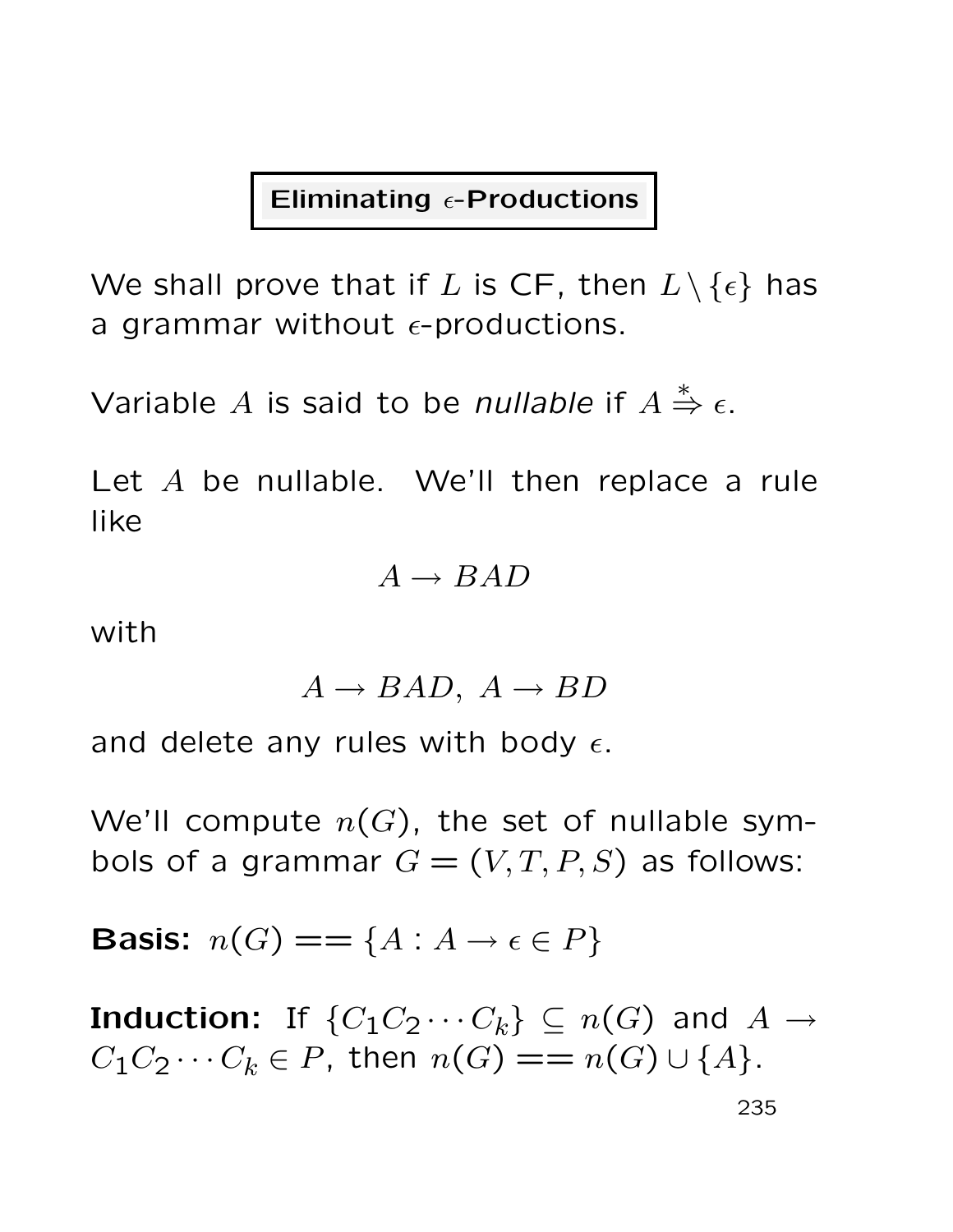**Theorem 7.7:** At saturation,  $n(G)$  contains all and only the nullable symbols of  $G$ .

**Proof:** Easy induction in both directions.

Once we know the nullable symbols, we can transform  $G$  into  $G_1$  as follows:

• For each  $A \to X_1 X_2 \cdots X_k \in P$  with  $m \leq k$ nullable symbols, replace it by  $2^m$  rules, one with each sublist of the nullable symbols absent.

Exeption: If  $m = k$  we don't delete all m nullable symbols.

• Delete all rules of the form  $A \rightarrow \epsilon$ .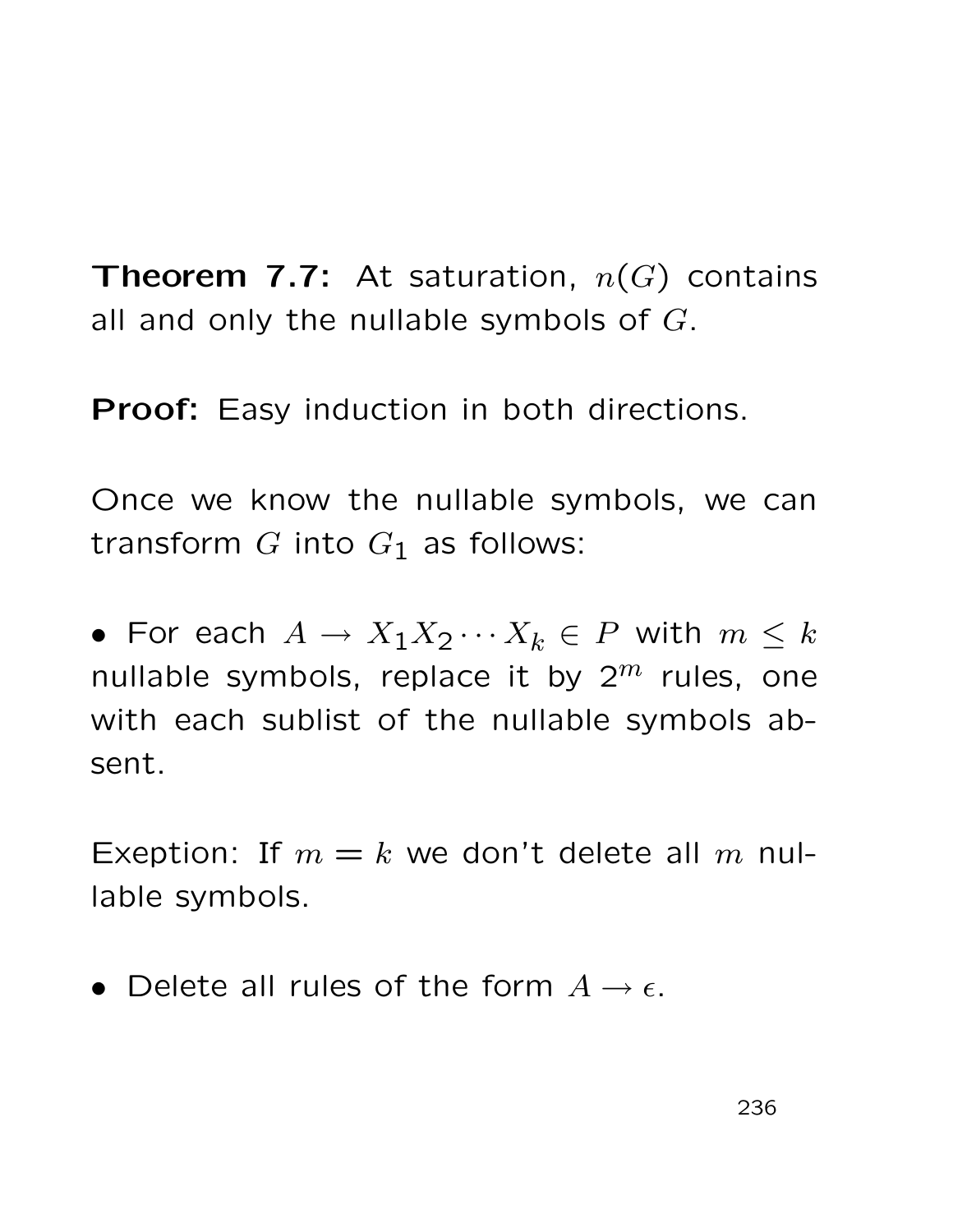Example: Let  $G$  be

$$
S \to AB, A \to aAA|\epsilon, B \to bBB|\epsilon
$$

Now  $n(G) = \{A, B, S\}$ . The first rule will become

$$
S \to AB|A|B
$$

the second

$$
A \to a AA |a A |a A |a
$$

the third

$$
B \to bBB|bB|bB|b
$$

We then delete rules with  $\epsilon$ -bodies, and end up with grammar  $G_1$  :

 $S \to AB|A|B$ ,  $A \to aAA|aA|a$ ,  $B \to bBB|bB|b$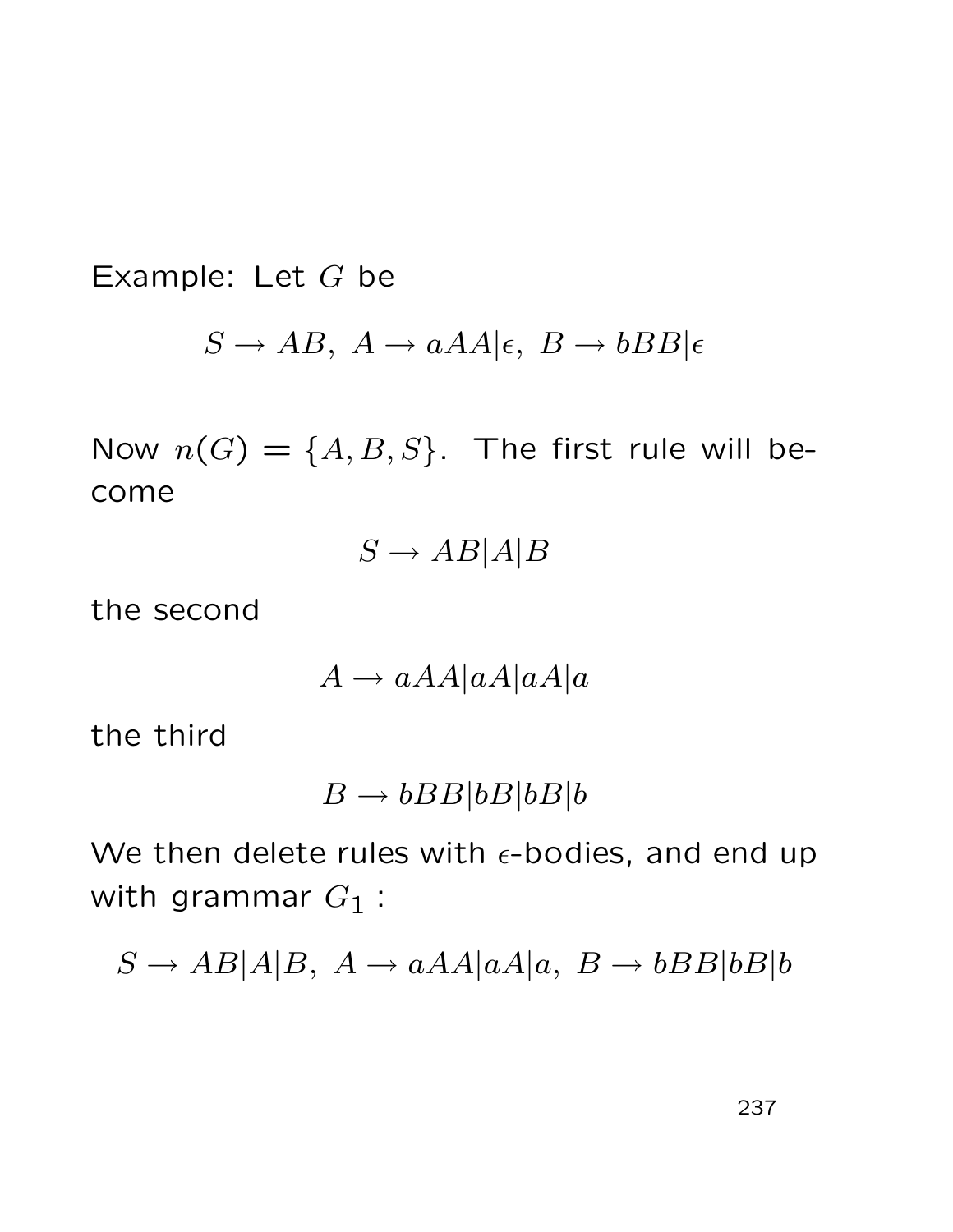Theorem 7.9:  $L(G_1) = L(G) \setminus \{ \epsilon \}.$ 

Proof: We'll prove the stronger statement:

(‡) 
$$
A \stackrel{*}{\Rightarrow} w
$$
 in  $G_1$  if and only if  $w \neq \epsilon$  and  $A \stackrel{*}{\Rightarrow} w$   
in  $G$ .

 $\subseteq$ -direction: Suppose  $A \stackrel{*}{\Rightarrow} w$  in  $G_1$ . Then clearly  $w \neq \epsilon$  (Why?). We'll show by an induction on the length of the derivation that A  $\stackrel{*}{\Rightarrow} w$  in G also.

**Basis:** One step. Then there exists  $A \rightarrow w$ in  $G_1$ . From the construction of  $G_1$  it follows that there exists  $A \rightarrow \alpha$  in G, where  $\alpha$  is w plus some nullable variables interspersed. Then

$$
A \Rightarrow \alpha \stackrel{*}{\Rightarrow} w
$$

in G.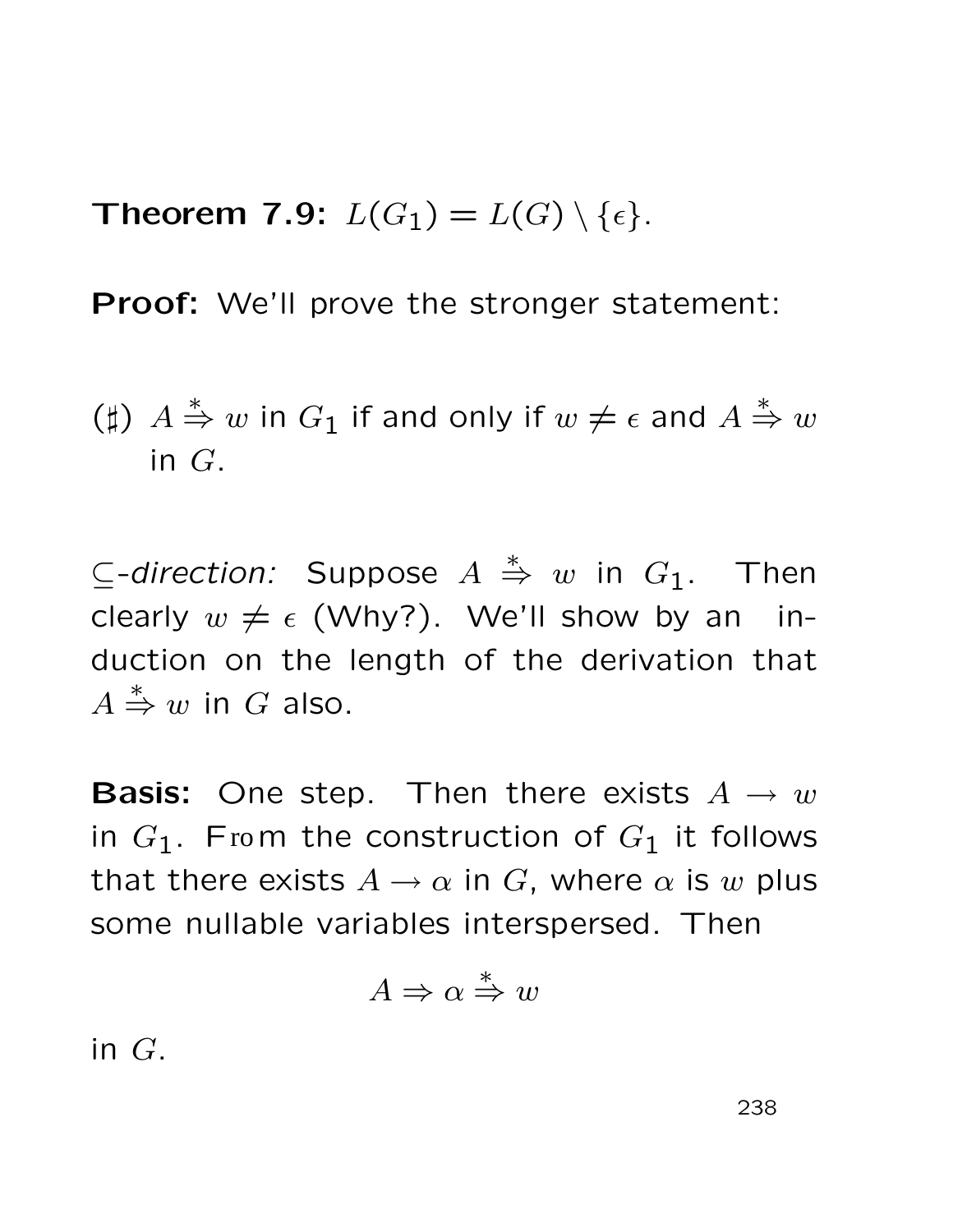**Induction:** Derivation takes  $n > 1$  steps. Then

$$
A \Rightarrow X_1 X_2 \cdots X_k \stackrel{*}{\Rightarrow} w \text{ in } G_1
$$

and the first derivation is based on a production

$$
A \to Y_1 Y_2 \cdots Y_m \quad \text{in } G
$$

where  $m \geq k$ , some  $Y_i$ 's are  $X_j$ 's and the other are nullable symbols of G.

Furthermore,  $w = w_1w_2\cdots w_k$ , and  $X_i$ th ermore,  $w = w_1w_2\cdots w_k$ , and  $X_i \overset{*}{\Rightarrow} w_i$  in  $G_1$  in less than n steps. By the IH we have  $X_i$  $\stackrel{*}{\Rightarrow} w_i$  in  $G$ . Now we get

$$
A \underset{G}{\Rightarrow} Y_1 Y_2 \cdots Y_m \underset{G}{\overset{*}{\Rightarrow}} X_1 X_2 \cdots X_k \underset{G}{\overset{*}{\Rightarrow}} w_1 w_2 \cdots w_k = w
$$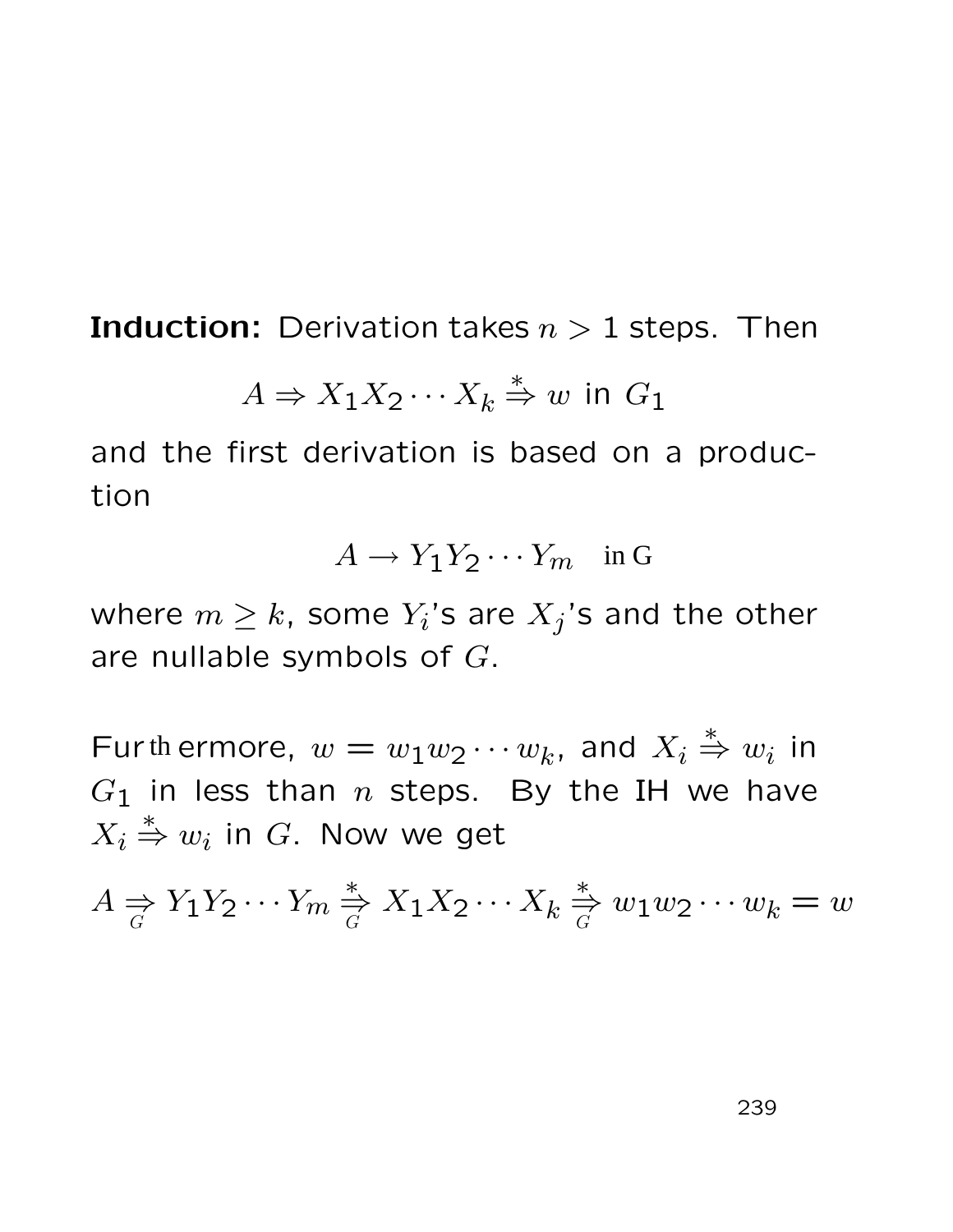$\supseteq$ -direction: Let  $A \stackrel{*}{\Rightarrow}$ G  $w$ , and  $w \neq \epsilon$ . We'll show by induction of the length of the derivation that A  $\stackrel{*}{\Rightarrow} w$  in  $G_1$ .

**Basis:** Length is one. Then  $A \rightarrow w$  is in G, and since  $w \neq \epsilon$  the rule is in  $G_1$  also.

**Induction:** Derivation takes  $n > 1$  steps. Then it looks like

$$
A \underset{G}{\Rightarrow} Y_1 Y_2 \cdots Y_m \underset{G}{\overset{*}{\Rightarrow}} w
$$

Now  $w = w_1 w_2 \cdots w_m$ , and  $Y_i \overset{*}{\Rightarrow}$  $\mathop{\Ruge{\Rightarrow}}\limits^{\ast}_{G}w_i$  in less than  $n$  steps.

Let  $X_1X_2\cdots X_k$  be those  $Y_j$ 's in order, such that  $w_j \neq \epsilon$ . Then  $A \to X_1 X_2 \cdots X_k$  is a rule in  $G_1$ .

Now  $X_1X_2\cdots X_k\stackrel{*}{\Rightarrow}$ G  $w$  (Why?)

240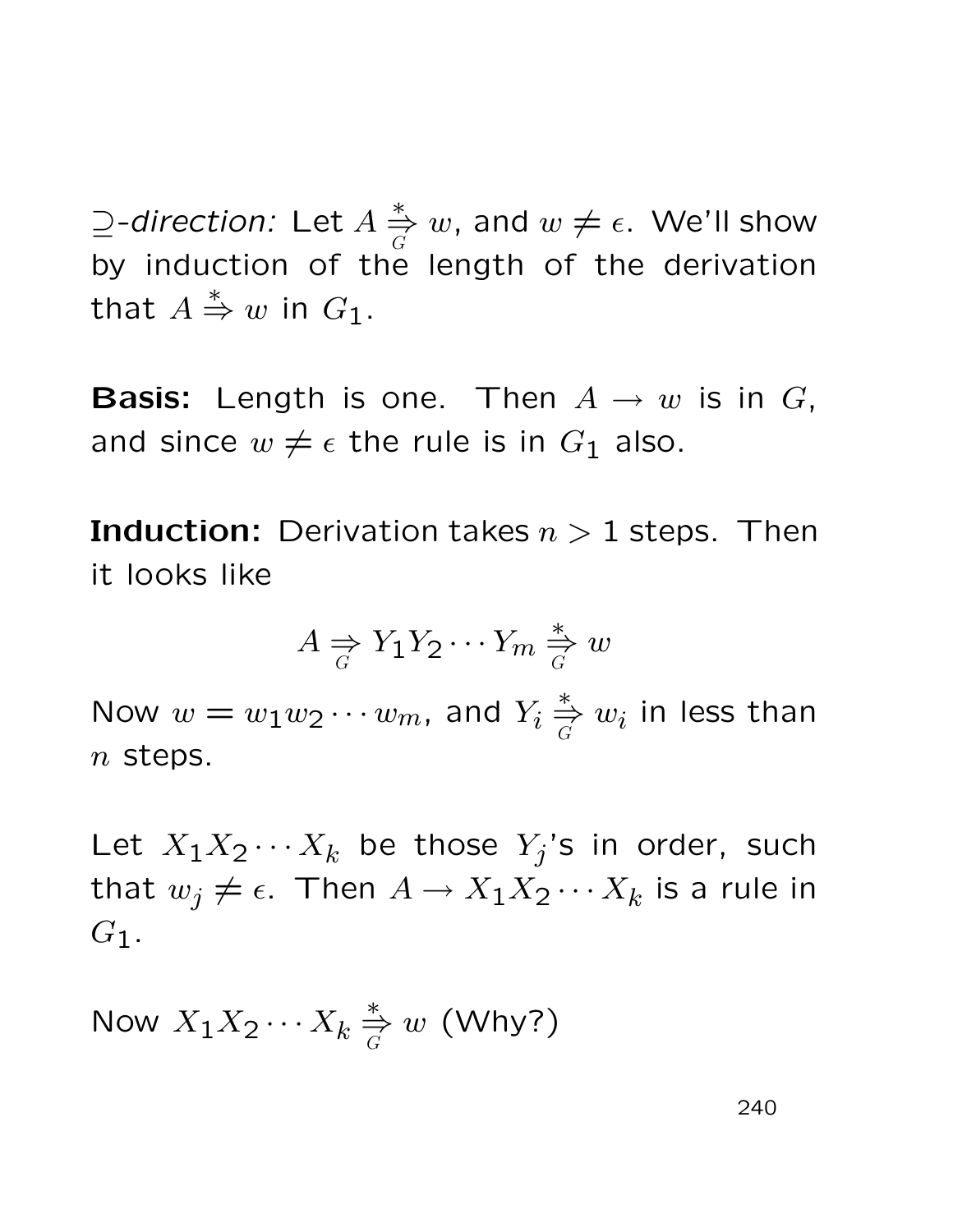Each  $X_j/Y_j$ ∗ ⇒  $\stackrel{*}{\Rightarrow} w_j$  in less than  $n$  steps, so by IH we have that if  $w_j \neq \epsilon$  then  $Y_j \overset{*}{\Rightarrow} w_j$  in  $G_1$ . Thus

$$
A \Rightarrow X_1 X_2 \cdots X_k \stackrel{*}{\Rightarrow} w \text{ in } G_1
$$

The claim of the theorem now follows from statement ( $\sharp$ ) on slide 238 by choosing  $A = S$ .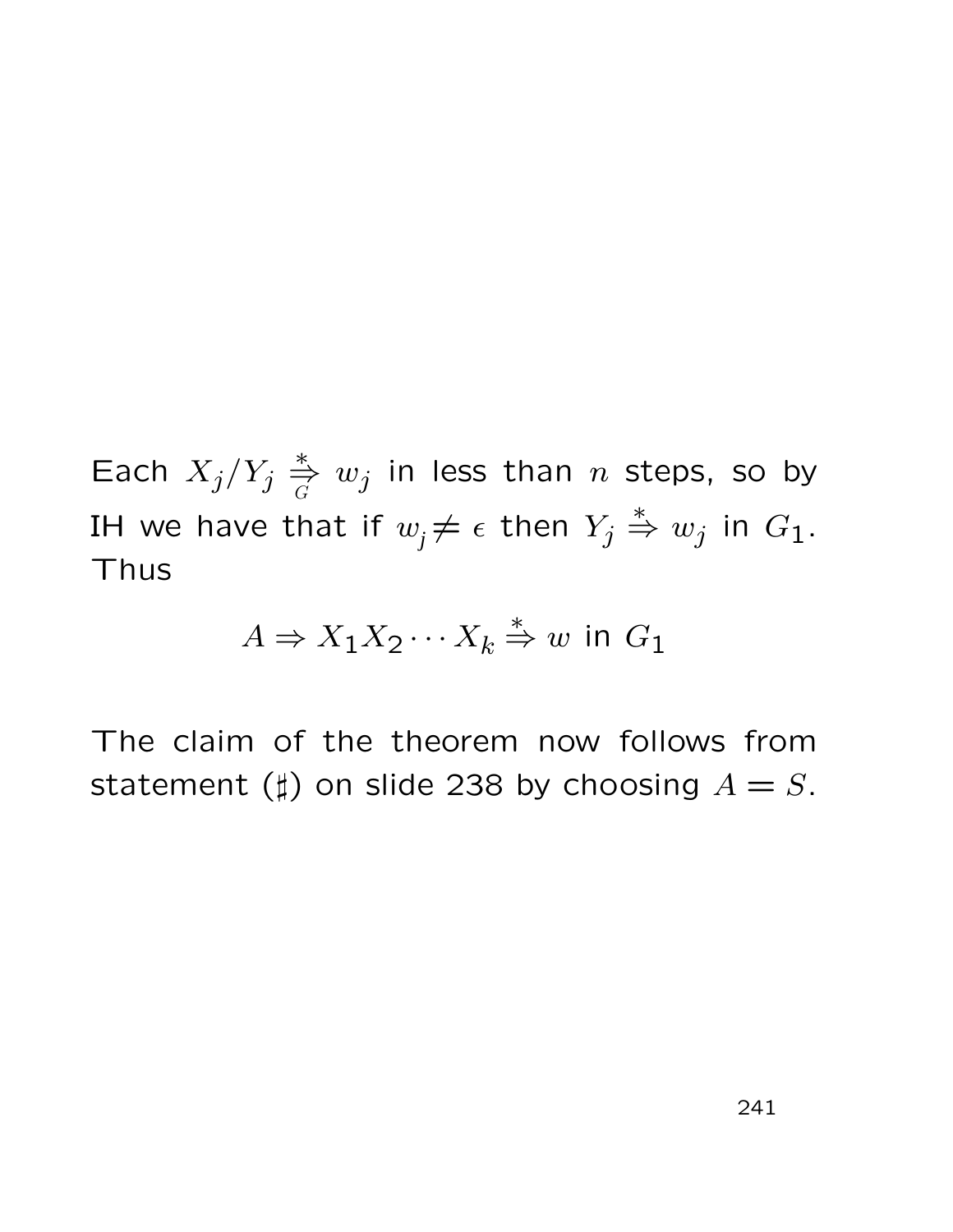Eliminating Unit Productions

$$
A \to B
$$

is a *unit* production, whenever  $A$  and  $B$  are variables.

Unit productions can be eliminated.

Let's look at grammar

$$
I \rightarrow a | b | Ia | Ib | IO | I1
$$
  
\n
$$
F \rightarrow I | (E)
$$
  
\n
$$
T \rightarrow F | T * F
$$
  
\n
$$
E \rightarrow T | E + T
$$

It has unit productions  $E \to T$ ,  $T \to F$ , and  $F \to I$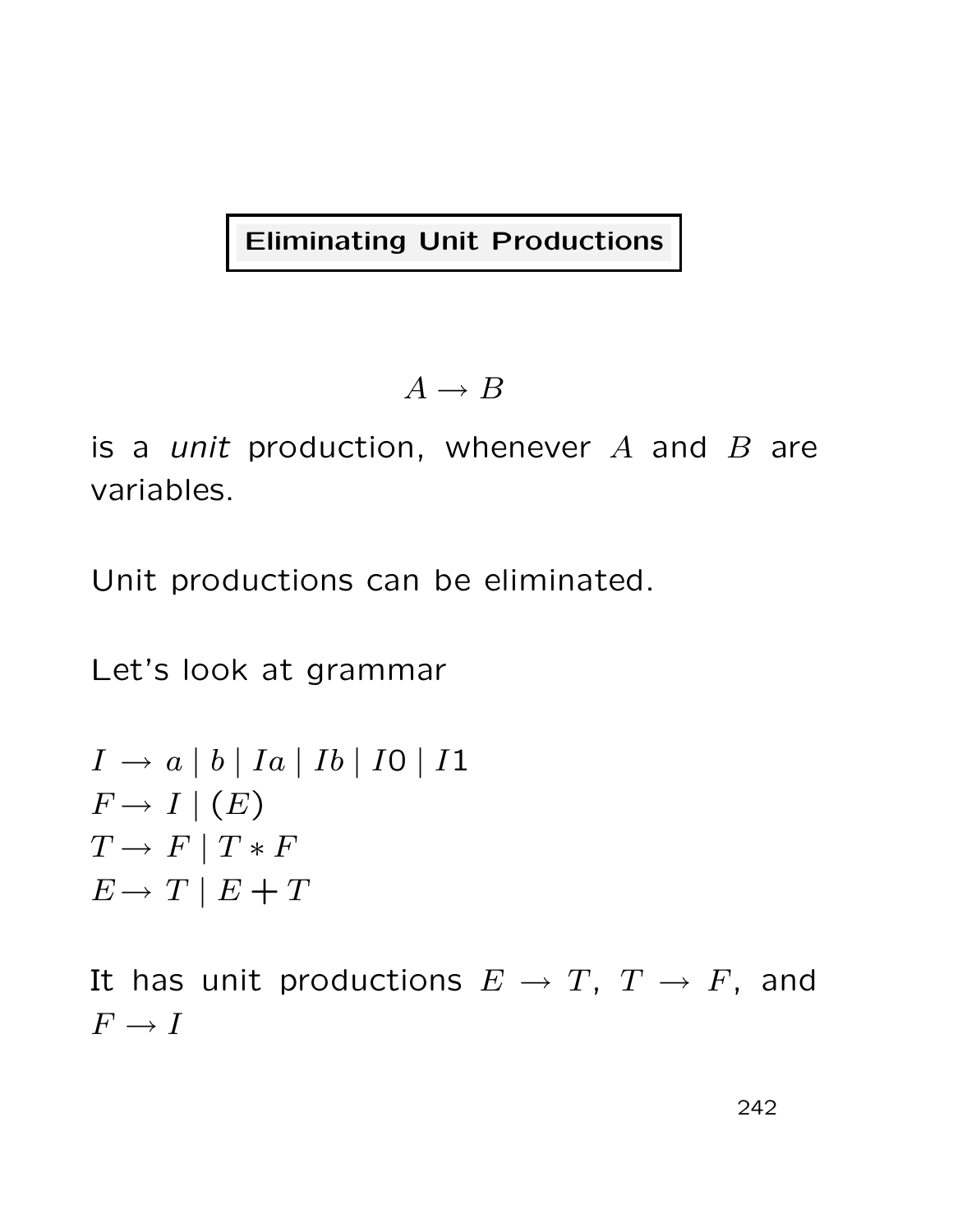We'll expand rule  $E \to T$  and get rules  $E \to F$ ,  $E \to T * F$ We then expand  $E \to F$  and get  $E \to I|(E)|T * F$ Finally we expand  $E \rightarrow I$  and get

 $E \to a \mid b \mid Ia \mid Ib \mid I0 \mid I1 \mid (E) \mid T * F$ 

The expansion method works as long as there are no cycles in the rules, as e.g. in

$$
A \to B, B \to C, C \to A
$$

The following method based on *unit pairs* will work for all grammars.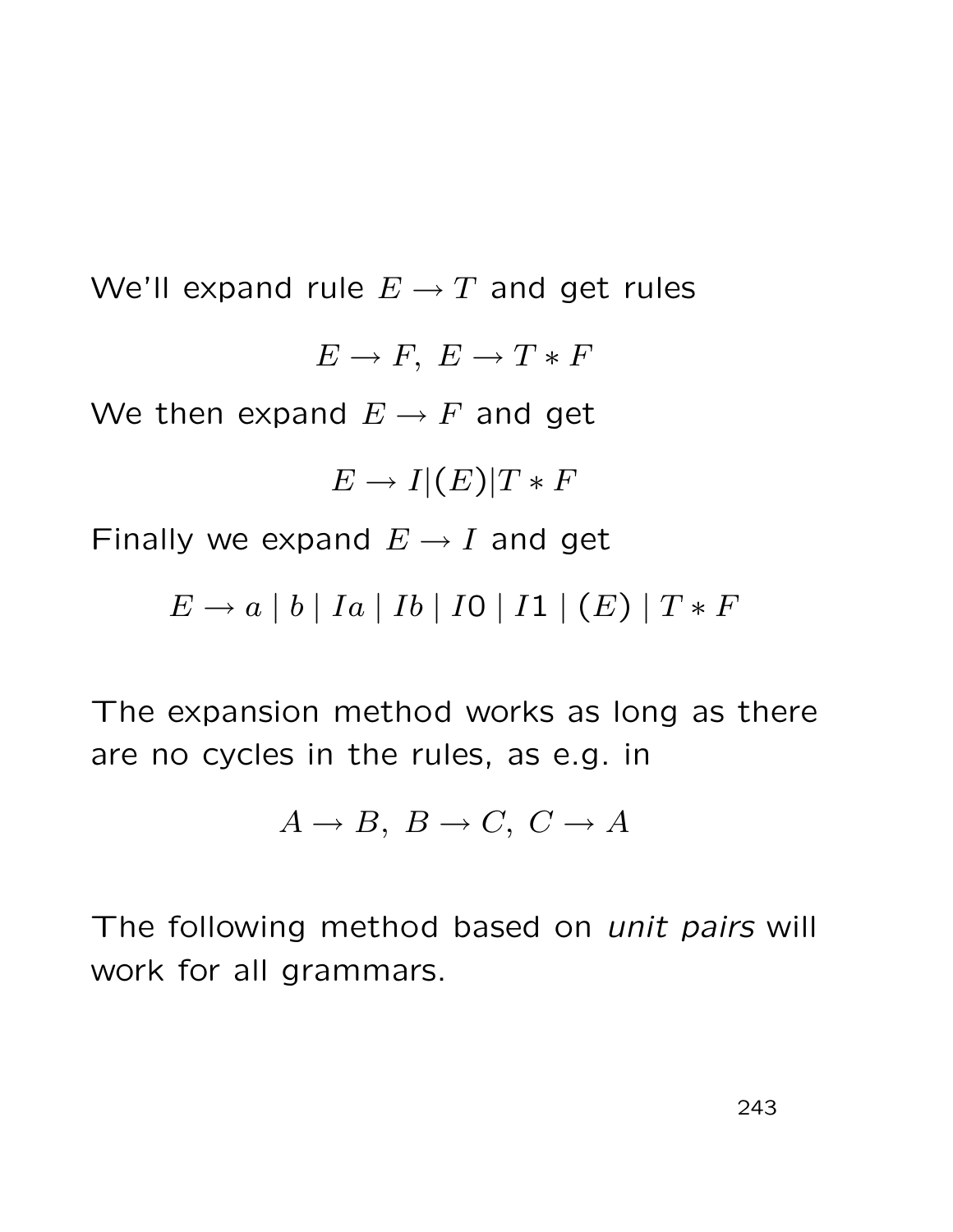$(A, B)$  is a unit pair if  $A$  $\stackrel{*}{\Rightarrow}$  B using unit productions only.

Note: In  $A \to BC$ ,  $C \to \epsilon$  we have  $A \stackrel{*}{\Rightarrow} B$ , but not using unit productions only.

To compute  $u(G)$ , the set of all unit pairs of  $G = (V, T, P, S)$  we use the following closure algorithm

*Basis:*  $u(G) == \{(A, A) : A \in V\}$ 

Induction: If  $(A, B) \in u(G)$  and  $B \to C \in P$ then add  $(A, C)$  to  $u(G)$ .

**Theorem:** At saturation,  $u(G)$  contains all and only the unit pair of G.

Proof: Easy.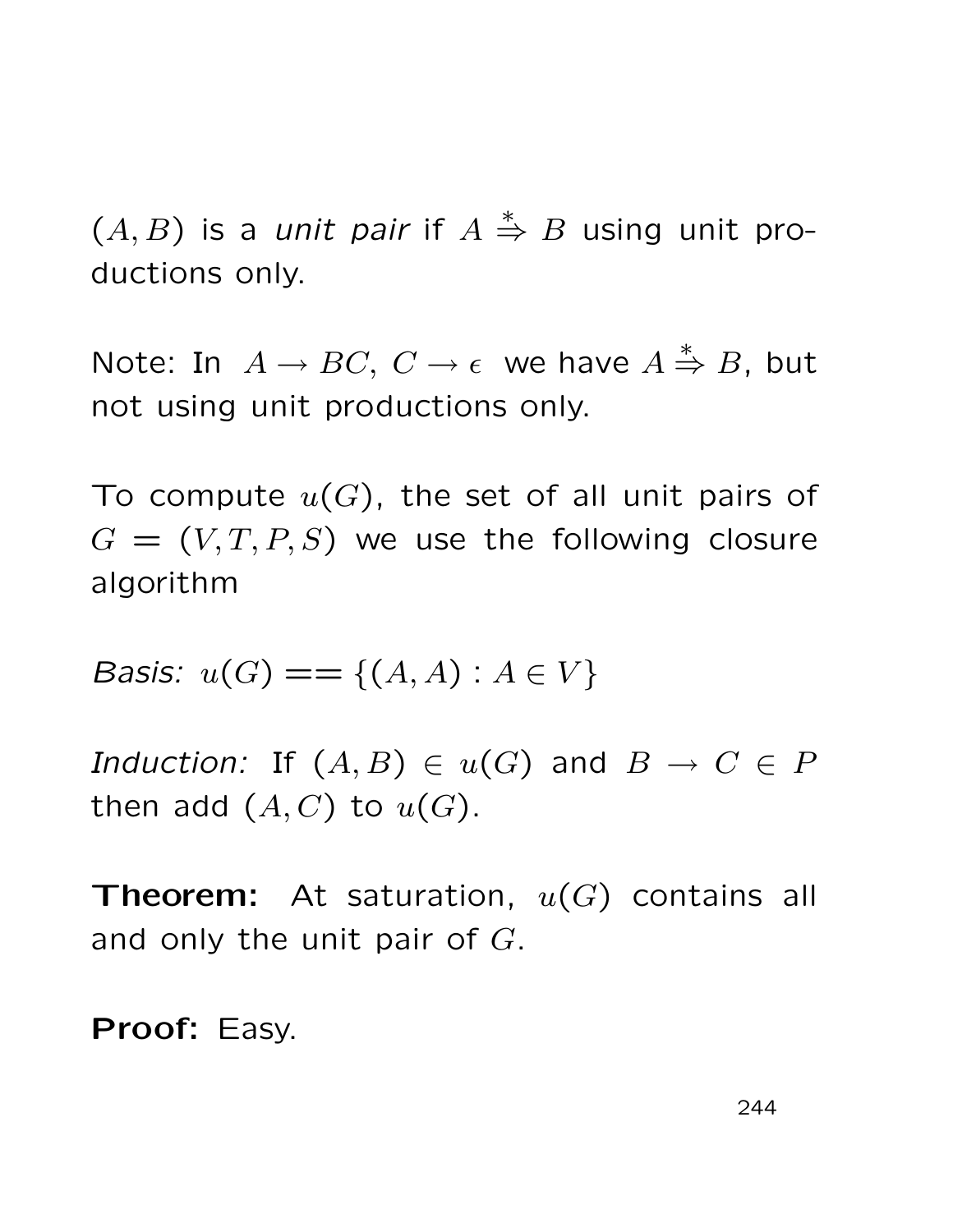Given  $G = (V, T, P, S)$  we can construct  $G_1 =$  $(V, T, P_1, S)$  that doesn't have unit productions, and such that  $L(G_1) = L(G)$  by setting

 $P_1 = \{A \rightarrow \alpha : \alpha \notin V, B \rightarrow \alpha \in P, (A, B) \in u(G)\}\$ 

Example: For the grammar of slide 242 we get

| Pair   | Productions                                              |
|--------|----------------------------------------------------------|
| (E, E) | $E \rightarrow E + T$                                    |
| (E,T)  | $E \to T * F$                                            |
| (E, F) | $E \rightarrow (E)$                                      |
| (E, I) | $E \rightarrow a \mid b \mid Ia \mid Ib \mid IO \mid I1$ |
| (T,T)  | $T \to T*F$                                              |
| (T, F) | $T \to (E)$                                              |
| (T, I) | $T \rightarrow a \mid b \mid Ia \mid Ib \mid I0 \mid I1$ |
| (F, F) | $F \to (E)$                                              |
| (F, I) | $F \rightarrow a \mid b \mid Ia \mid Ib \mid IO \mid I1$ |
| (I, I) | $I \rightarrow a \mid b \mid Ia \mid Ib \mid IO \mid I1$ |

The resulting grammar is equivalent to the original one (proof omitted).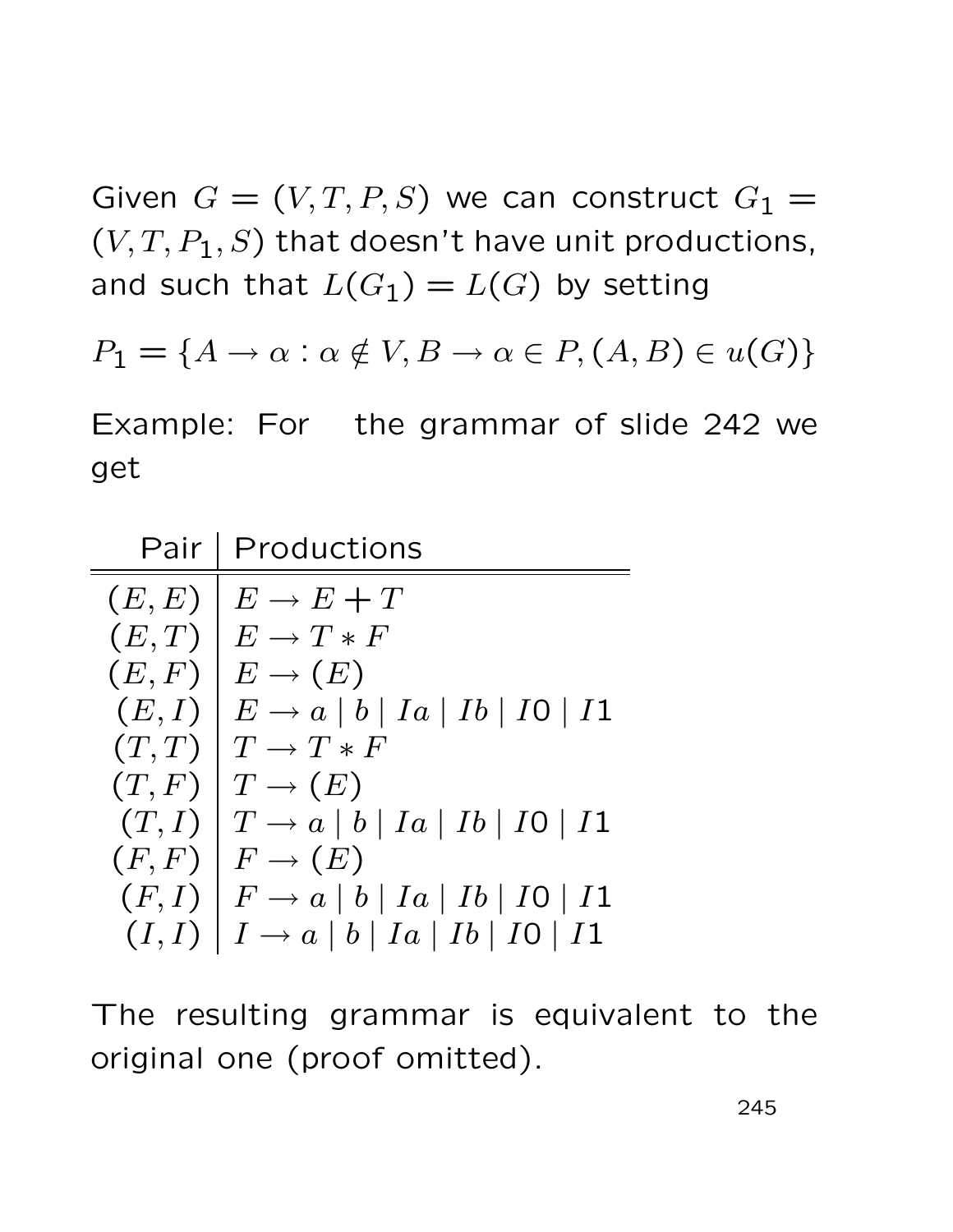# **Summary**

- To "clean up" a grammar we can
	- 1. Eliminate  $\epsilon$ -productions
	- 2. Eliminate unit productions
	- 3. Eliminate useless symbols

This cannot be done<br>earlier due to the rem<br>of  $\varepsilon$ -productions and<br>productions.<br>246 earlier due to the removal of ε−productions and unit productions.

in this order.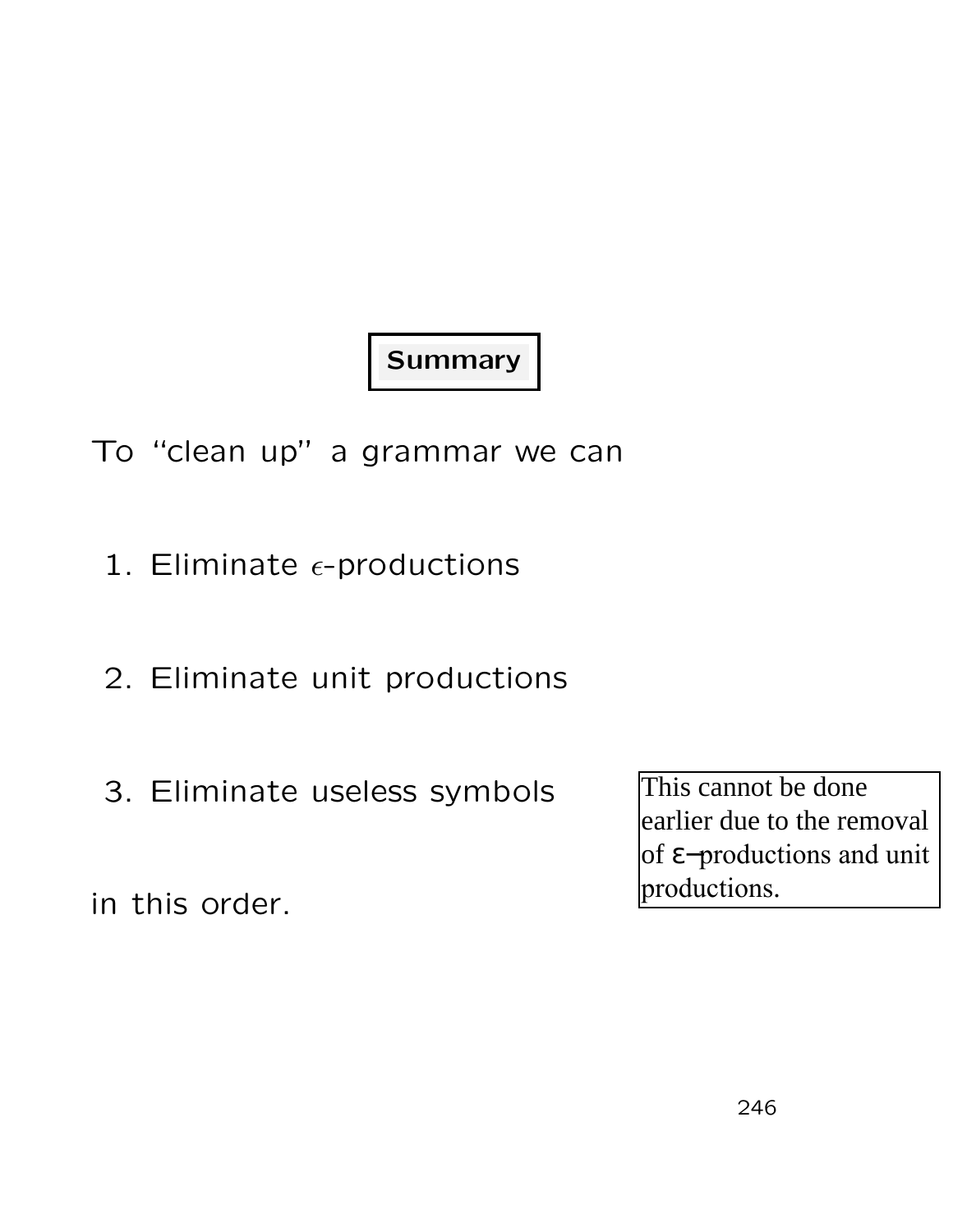## Chomsky Normal Form, CNF

We shall show that every nonempty CFL without  $\epsilon$  has a grammar G without useless symbols, and such that every production is of the form

- $A \rightarrow BC$ , where  $\{A, B, C\} \subseteq V$ , or
- $A \to \alpha$ , where  $A \in V$ , and  $\alpha \in T$ .

To achieve this, start with any grammar for the CFL, and

- 1. "Clean up" the grammar.
- 2. Arrange that all bodies of length 2 or more consists of only variables.
- 3. Break bodies of length 3 or more into a cascade of two-variable-bodied productions.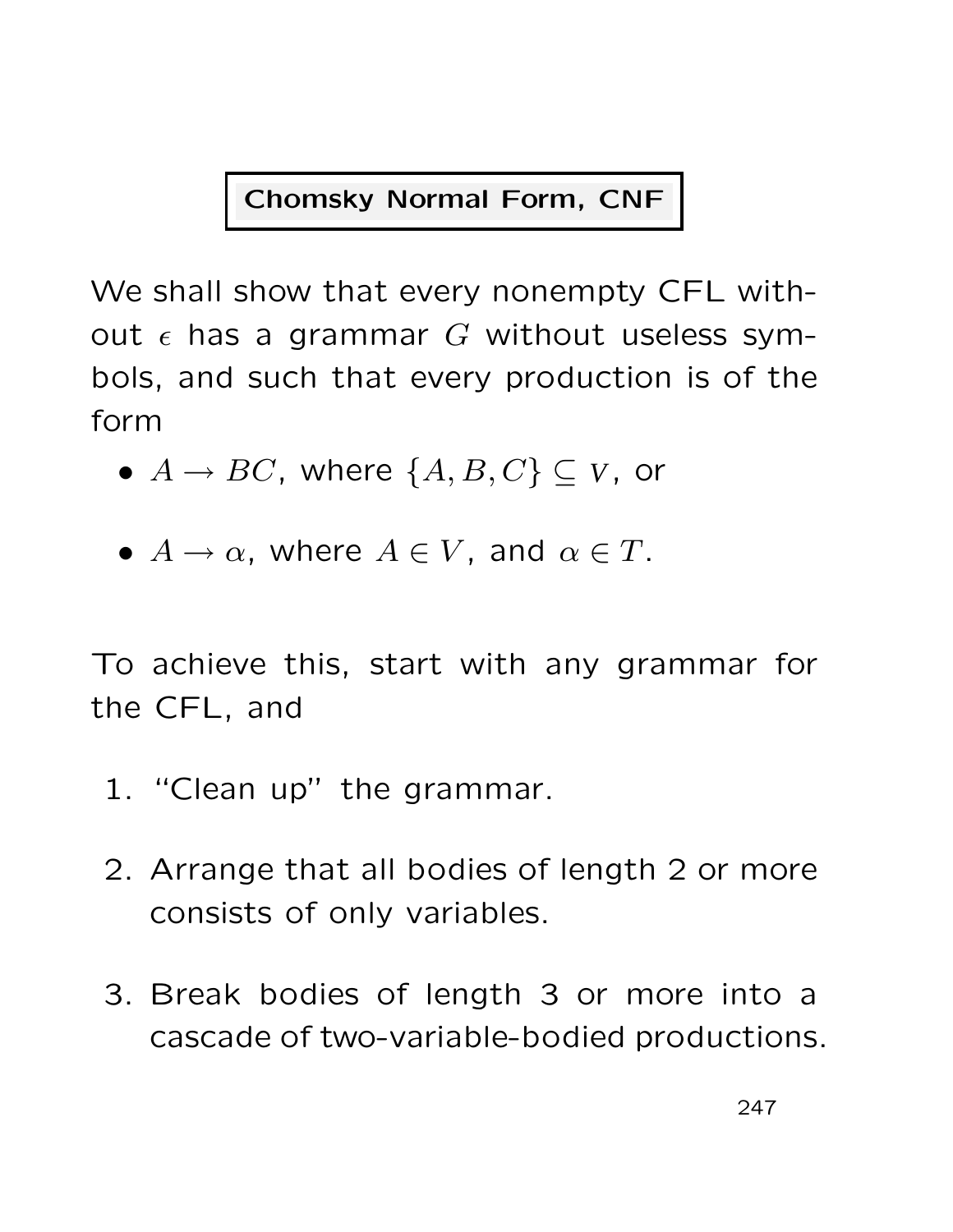• For step 2, for every terminal  $a$  that appears in a body of length  $\geq 2$ , create a new variable, say  $A$ , and replace  $a$  by  $A$  in all bodies.

Then add a new rule  $A \rightarrow a$ .

• For step 3, for each rule of the form

$$
A \to B_1 B_2 \cdots B_k,
$$

 $k \geq 3$ , introduce new variables  $C_1, C_2, \ldots C_{k-2}$ , and replace the rule with

$$
A \rightarrow B_1C_1
$$
  
\n
$$
C_1 \rightarrow B_2C_2
$$
  
\n...  
\n
$$
C_{k-3} \rightarrow B_{k-2}C_{k-2}
$$
  
\n
$$
C_{k-2} \rightarrow B_{k-1}B_k
$$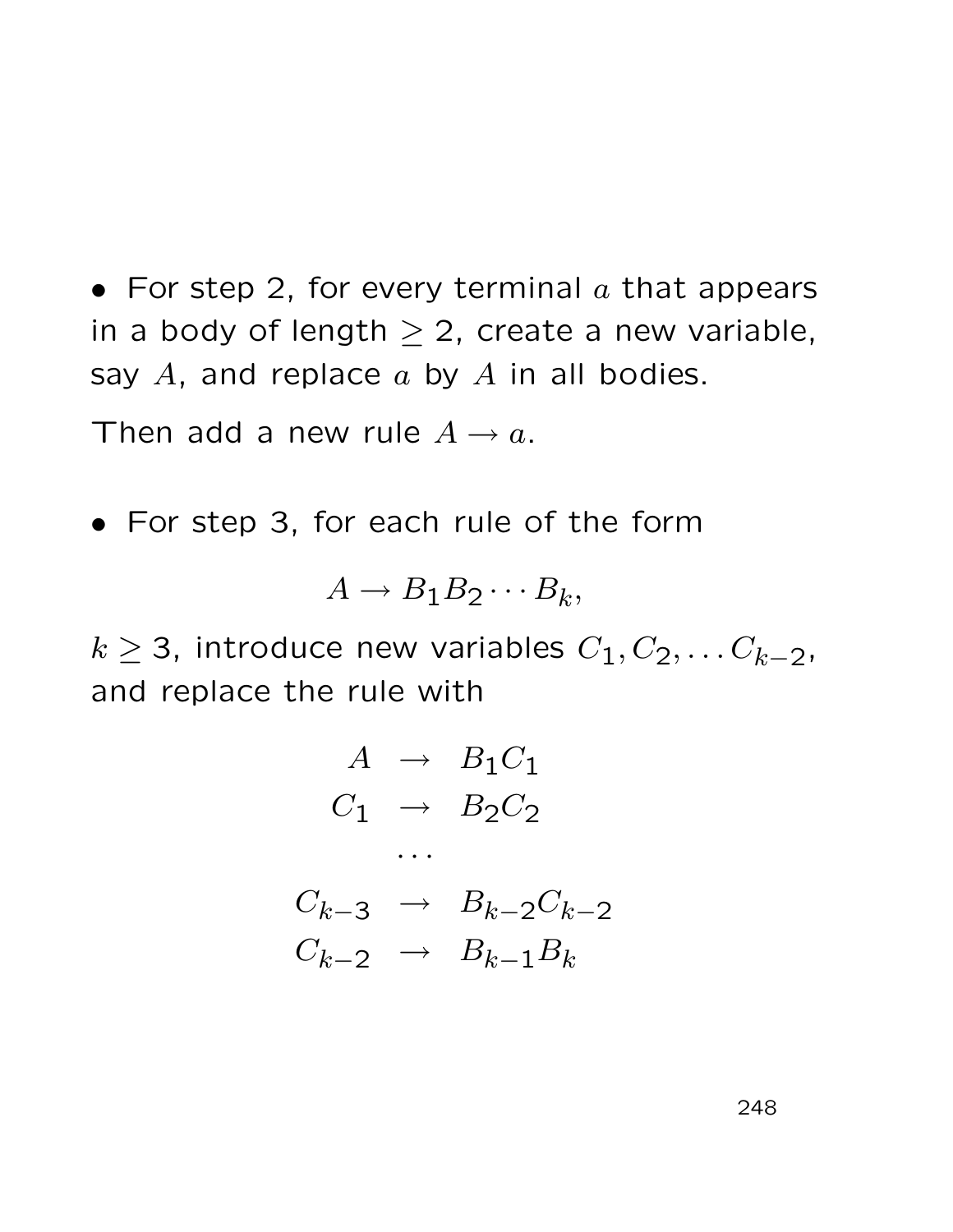Illustration of the effect of step 3



(a)



(b)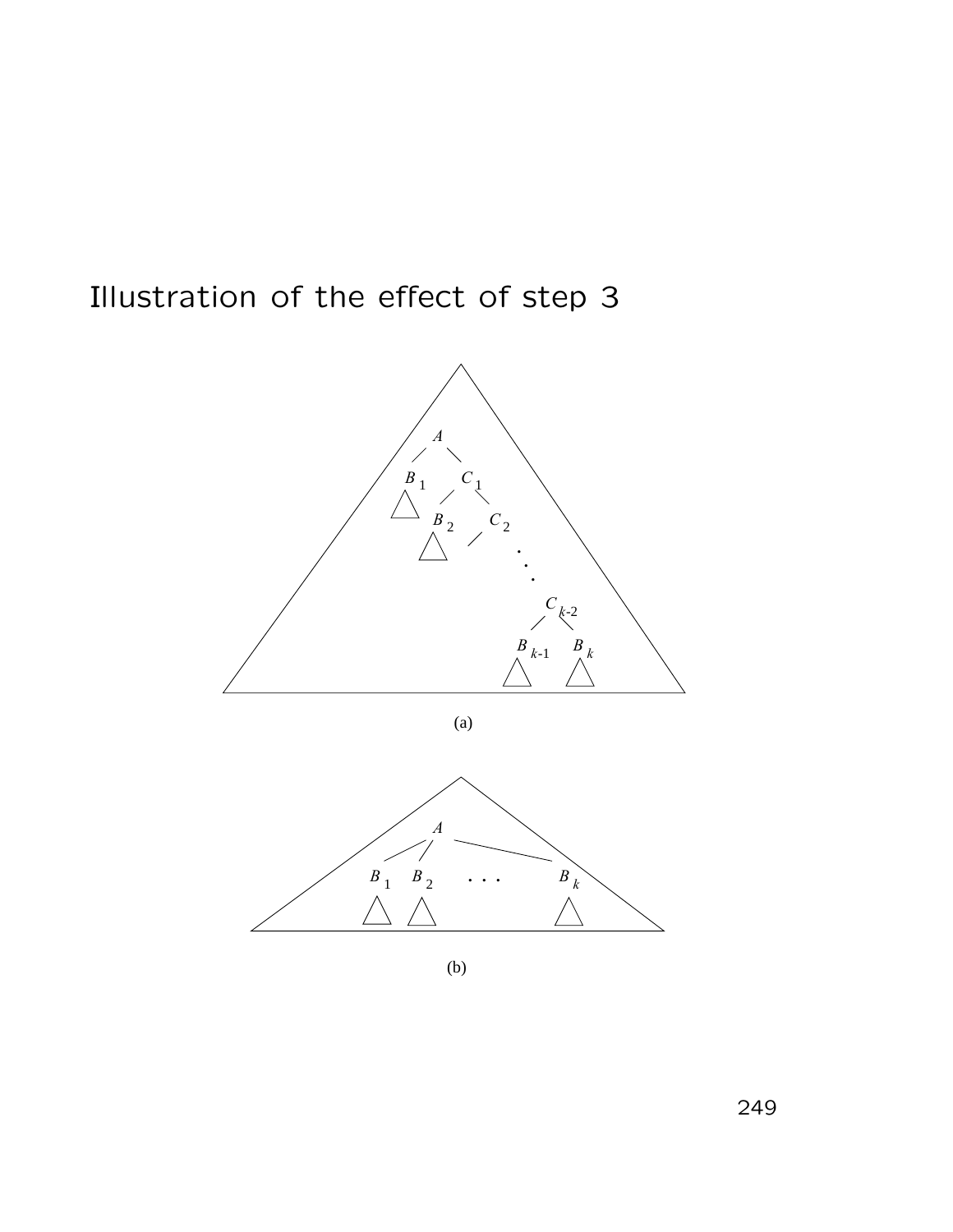### Example of CNF conversion

Let's start with the grammar (step 1 already done)

$$
E \to E + T | T * F | (E) | a | b | Ia | Ib | I0 | I1
$$
  
\n
$$
T \to T * F | (E) | a | b | Ia | Ib | I0 | I1
$$
  
\n
$$
F \to (E) | a | b | Ia | Ib | I0 | I1
$$
  
\n
$$
I \to a | b | Ia | Ib | I0 | I1
$$

For step 2, we need the rules  
\n
$$
A \rightarrow a, B \rightarrow b, Z \rightarrow 0, O \rightarrow 1
$$
  
\n $P \rightarrow +, M \rightarrow *, L \rightarrow (, R \rightarrow)$   
\nand by replacing we get the grammar

$$
E \rightarrow EPT | TMF | LER | a | b | IA | IB | IZ | IO
$$
  
\n
$$
T \rightarrow TMF | LER | a | b | IA | IB | IZ | IO
$$
  
\n
$$
F \rightarrow LER | a | b | IA | IB | IZ | IO
$$
  
\n
$$
I \rightarrow a | b | IA | IB | IZ | IO
$$
  
\n
$$
A \rightarrow a, B \rightarrow b, Z \rightarrow 0, O \rightarrow 1
$$
  
\n
$$
P \rightarrow +, M \rightarrow *, L \rightarrow (, R \rightarrow)
$$